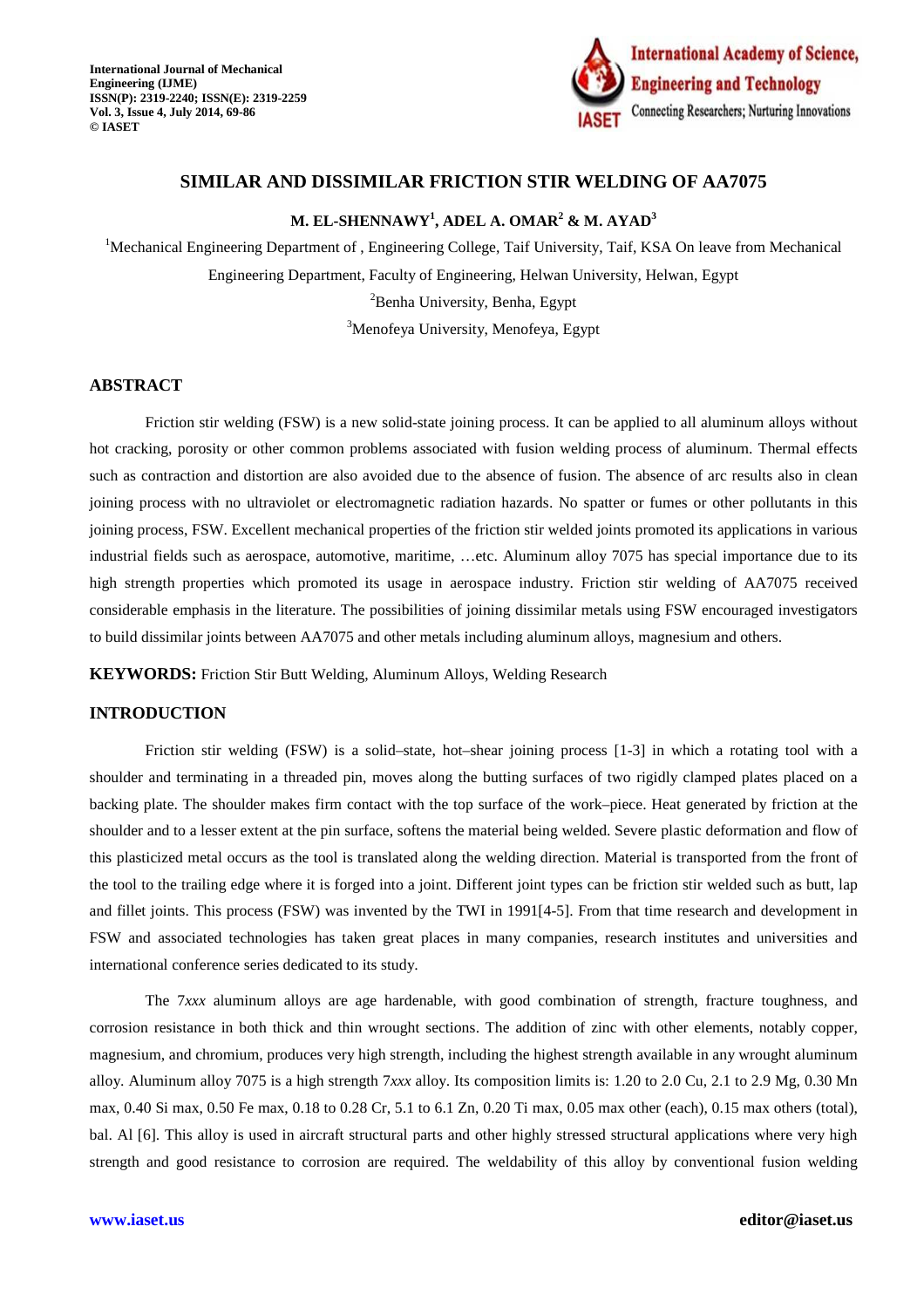techniques is not good. Therefore, there has been considerable research into the ability to join AA7075 by using the solidstate friction stir welding technique [7, 8, 9] due to its importance in aerospace industry.

The FSW has been focused on welding aluminum alloys. Investigations of FSW have been carried out for other alloys such as copper alloys [10-17], magnesium alloys [18-27], titanium alloys [28-32], steels [33-41], nickel alloys [42- 44] and also molybdenum [45].

In addition considerable work has focused on using FSW to join dissimilar aluminum alloys [46-72] Lightweight vehicles has pushed research towards dissimilar joining of aluminum alloys to other metals, including aluminum to magnesium [73-80] aluminum to metal matrix composites [81], aluminum to steel [82-87], and aluminum to copper [88- 94].

Because of the advantages FSW provides, it has found its place in many industrial applications; such as those in marine like fishing vessels [95], large steel cruise ships [96], and the Japanese fast ferry "Ogasawara" [97]. In aerospace like fuel tanks for unmanned Delta II and later Delta IV rockets [98-100], the manufacturer Boeing and large fuel tank for the Space Shuttle [101-103], and the Eclipse 500 business jet [104]. Friction stir welding has been applied in rail such as the Japanese Shinkansen [105-107], in automotive, such as Mazda Rx-8 sports car, bonnet and rear doors [108] and in lightweight armored vehicles [109-110]. Replacing copper by aluminum has potential applications since similar electric properties can be achieved at a lower price and a lower density [111]. Aiming at replacing copper with aluminum successfully, the welding of these two metals is a key problem to be solved. The welding of dissimilar materials is generally more difficult than that of homogeneous materials. High-quality Cu-Al dissimilar joint is hard to be produced by fusion welding techniques due to the large difference of melting points, brittle intermetallic compounds existence and crack formation[111-112]. Friction stir welding is the best solution for this joining [113]. Limited researches have been carried out in this field.

General reviews have been introduced by many researchers about friction stir welding covering wide range of materials [114], or concentrates on heat generation and tool/material flow interaction [115], and ASM handbook which cover FSW and FSP [116]. Recently, a concentrated review on aluminum alloy FSW has been introduced [117]. The aluminum alloy 7075 has a special importance among other aluminum alloys due to its high strength and age hardenability. It is used extensively in aerospace industries and researches gave considerable interest to its weldability, either by conventional fusion welding which is difficult or by solid-state welding such as friction stir welding FSW process. Therefore, this present review will draw on a wide selection of published data dealt with friction stir welding of aluminum alloy 7075 either in as a similar joining or dissimilar joining with other aluminum alloys and materials to summarize current understanding of the complex relationship between welding parameters, microstructure and properties for AA7075. Besides, the weldability of this alloy in dissimilar manner with other materials is discussed.

## **Similar Friction Stir Welding of AA7075**

The 7xxx aluminum alloys are age hardenable, with a good combination of strength, fracture toughness, and corrosion resistance in both thick and thin wrought sections. Weldability of the high-strength 7xxx aluminum alloy by conventional fusion welding techniques is not good in any temper. However, some investigations showed successful examples for fusion welding of 7xxx, and specifically AA7075 [118-120]. There is a considerable interest in the high-strength 7xxx aluminum alloys in aerospace industry, which encouraged many researchers to use the FSW technique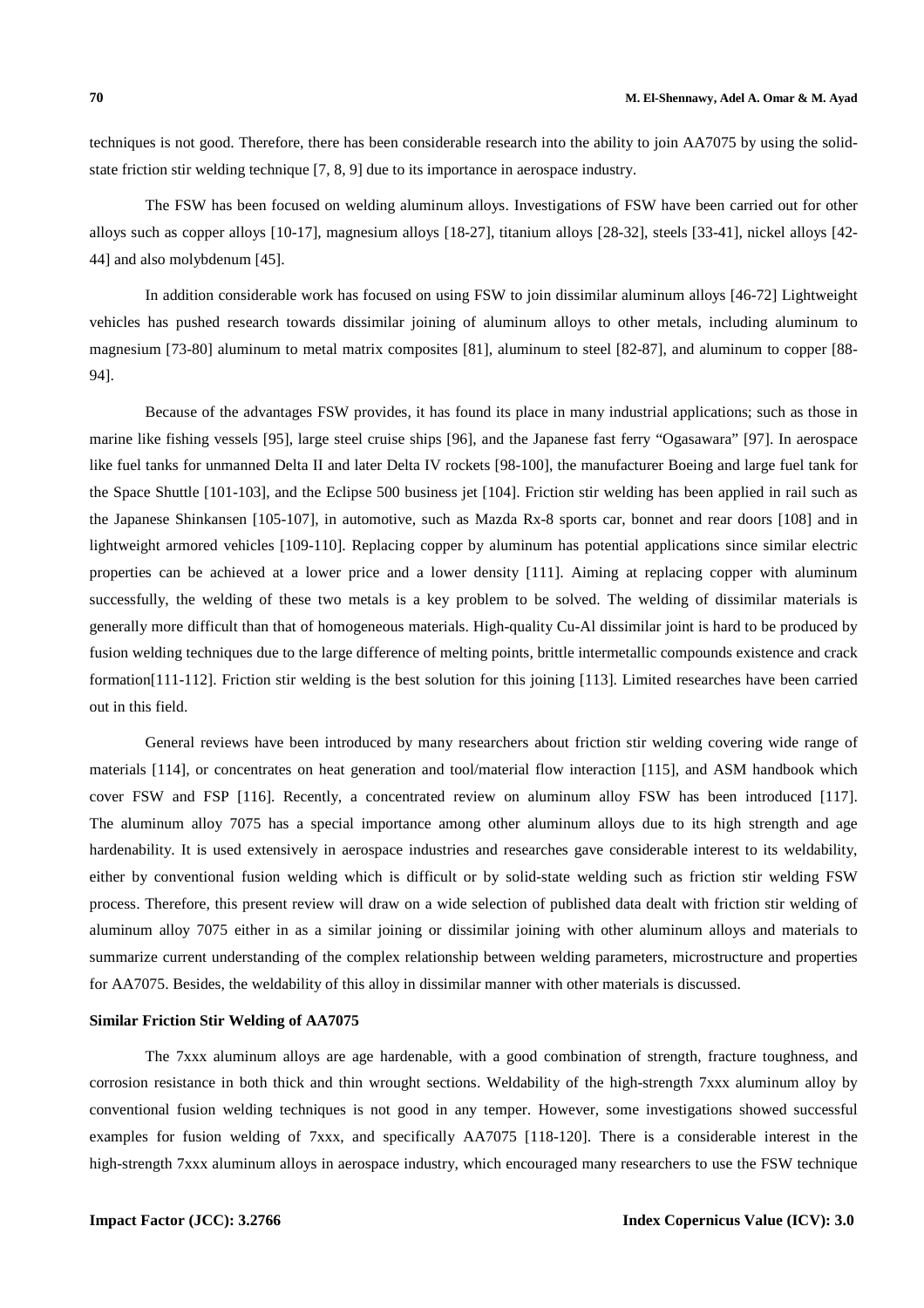instead of conventional fusion welding processes [121-124]. Examples for similar friction stir welding of AA7075 can be found in many references [7-9, 125-151]. There is a wealth of data on strain rate and super-plasticity condition [132, 134-142], corrosion and stress corrosion cracking [129-130, 152-161], mechanical properties [131, 144, 146], microstructure and compositional characterizations [all through the majority of the last mentioned researches and others [133, 143, 145], material transfer [145], the role of intermetallic compound [144], fatigue [131, 144], impact [144], failure mode [143], and temperature effect [145]. Important applications of FSW were introduced by NASA [147] and others [148]. There is no surveys were done -to the best knowledge of the author- for the friction stir welding of AA7075.

### **Mechanical Properties**

The microstructure across a friction stir weld is non-uniform which results in considerable change in yield strength, tensile strength, and ductility over very short distances [152]. Therefore, the results can be very different according to whether the welds have been tested in the longitudinal or transverse direction according to the weld as shown in Table 1. Width and length of the test piece will also change the stress-strain response because of their effects on residual stresses and average ductility, respectively [117].

A study of the deformation on AA7075-T7541 [149] has demonstrated the variability in strain across transverse tensile samples. Tensile properties of FSW AA7075-T651 in longitudinal and transverse directions have been recorded at room temperature [146] as shown in Table 1. Table 1 indicates a decrease in strength and ductility in transverse directions compared to longitudinal direction and greater decrease when compared to base metal values. HAZ represents the lowstrength zone due to the precipitate coarsening and the development of precipitate-free zones PFZs. Figure 1 shows the high strain level (12-14%) at HAZ compared to weld zone (2-5%), therefore, fracture occurs in the HAZ. Transverse direction of the weld always exhibit low strength and ductility allover its long. Other studies have been conducted using mini tensile specimens in order to determine the tensile properties at different locations of the FSW welds of AA7075. Similar results were obtained where a typical variation of tensile properties with the position across the weld of FSW AA7075 is shown in Figure 2.

| <b>Condition</b>          | UTS (MPa) |                           | YS (MPa) |               | Elongation $(\% )$ |                           |
|---------------------------|-----------|---------------------------|----------|---------------|--------------------|---------------------------|
|                           |           | Long. Trans. Long. Trans. |          |               | Long.              | Trans.                    |
| Base metal, T651          | 622       | 622                       | 571      | 571           | 14.5               | 14.5                      |
| As-FSW                    | 525       | 468                       | 365      | 312           | 15                 | $7.5 \blacktriangleright$ |
| Postweld age treatment T6 | 469       | 447                       | 455      | $312 \bullet$ | 3.5                | 3.5                       |

**Table 1: Longitudinal and Transverse Transverse Tensile Properties of FSW AA7075-T651 at Room Room Temperature [146]**



**Figure 1: Tensile Strain Distribution within the HAZS and Weld Nugget of FSW 7075al 7075al-t651 Weld [146]**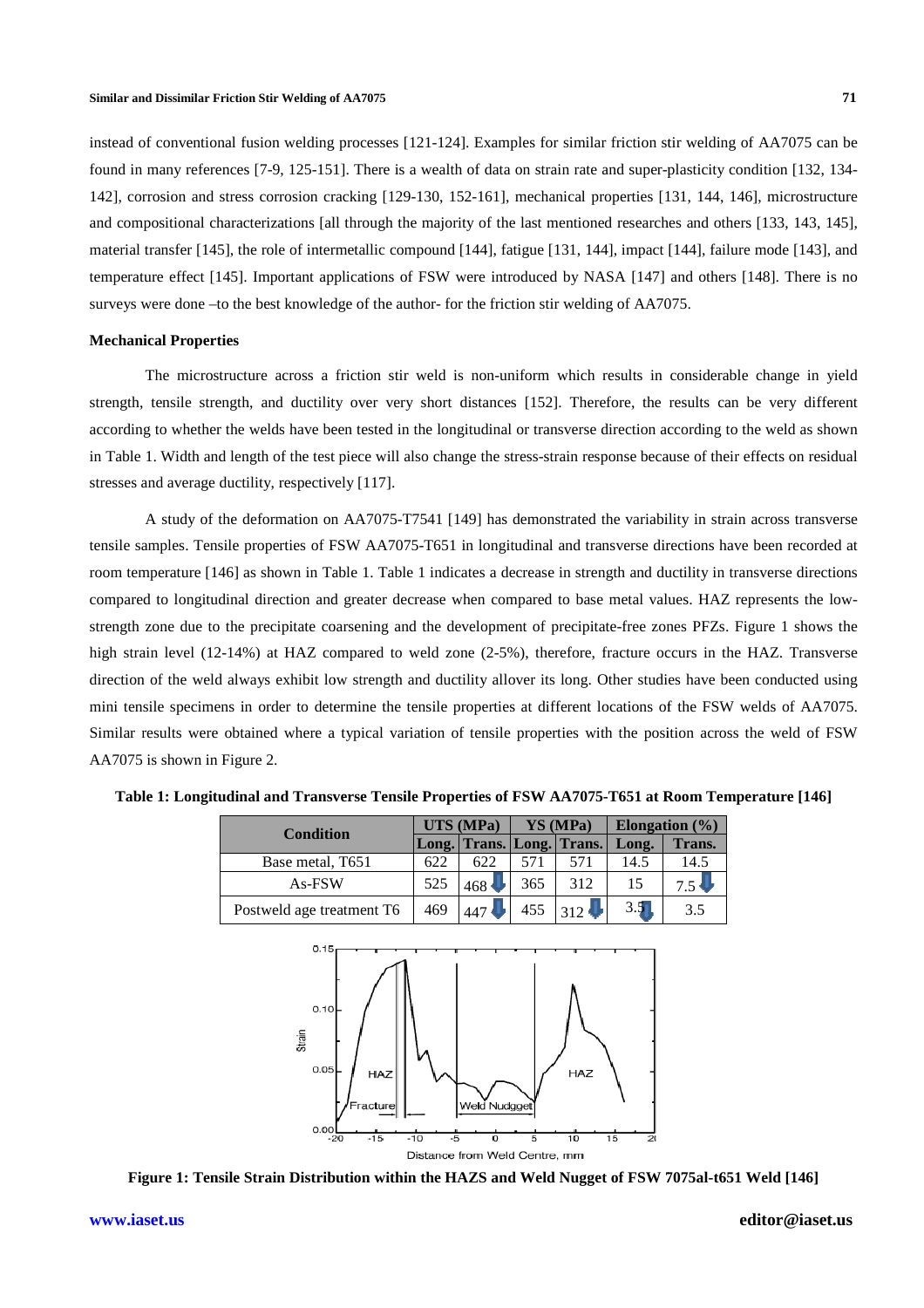

**Figure 2: Variation of Tensile Properties with the Position across the Weld in an FSW 7075al Alloy [152]**

Table 2 illustrates transverse tensile properties of FSWed AA7075 at different conditions; as welded and after postweld aged. Joint efficiency for each case is calculated and put in the table. FSWed AA7075 joint efficiency ranges from 74% for AA7075-T651 [146] to 96% for AA7075- T7351 [153]. It is worth noting that these values are for transverse tensile strength which is the lowest value as discussed in the above paragraphs. These values are high when compared with conventional welding processes, especially that there are difficulties when welding this high strength heat treatable alloy 7075.

| <b>Condition</b> |                    |     | UTS (MPa) Efficiency (%) YS (MPa) Ref |     |     |  |
|------------------|--------------------|-----|---------------------------------------|-----|-----|--|
| 7075-T6          | <b>Base metall</b> | 553 |                                       | 486 |     |  |
|                  | As-FSW             | 410 | 74                                    | 333 | 128 |  |
| 7075-T651        | Base metall        | 622 |                                       | 571 | 127 |  |
|                  | As-FSW             | 468 | 75                                    | 312 |     |  |
|                  |                    | 485 | 78                                    | 340 | 126 |  |
|                  | T6                 | 447 | 72                                    | 312 | 127 |  |
| 7075-T73         | Base metal         | 515 |                                       |     | q   |  |
|                  | As-FSW             | 416 | 81                                    |     |     |  |
| 7075-T7351       | Base metall        | 472 |                                       |     |     |  |
|                  | As-FSW             | 455 | 96                                    |     | 186 |  |

**Table 2: Transverse Tensile Properties of FSWed Aa7075 [116]** 

### **Dissimilar Friction Stir Welding of Aa7075**

One of the most advantages of friction stir welding is its ability to join dissimilar materials. For metals, aluminum is the most common metal to be joined by FSW in a dissimilar joint. Friction stir welding had been used to join different aluminum alloys, copper alloys or aluminum alloys to other metals [150, 151, 154-169]. Many dissimilar joints of various aluminum alloys were made to fulfill many application requirements. Aluminum alloy 7075 had been joined with AA2024 in many applications which can be considered as one of the most common aluminum alloys joined with AA7075 due to its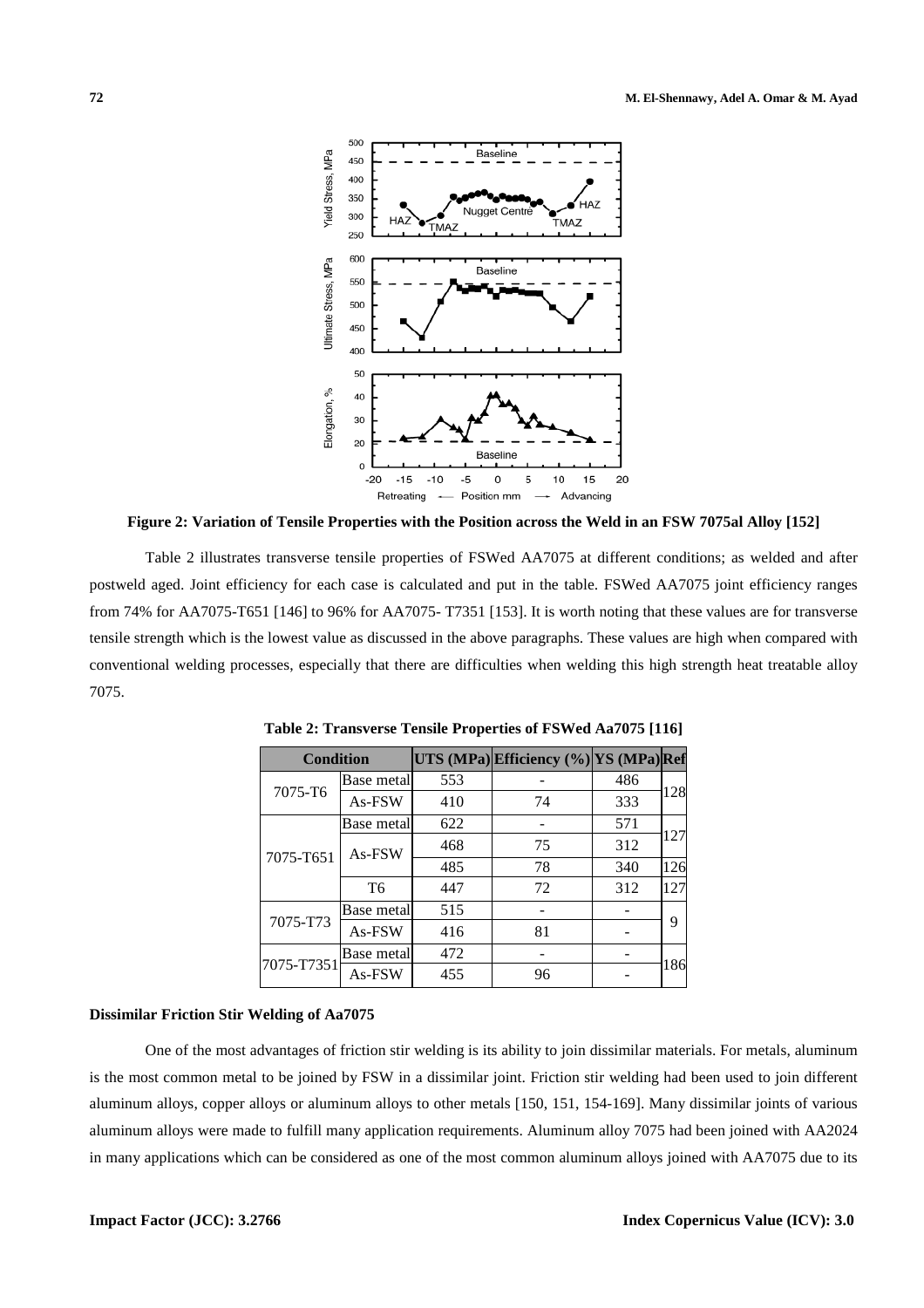importance in aerospace applications [170-188]. Aluminum alloy 7075 was also joined with AA6061 [189-195], AA5754 [196-197], AA2219 [57, 60, 198], AA6262 [199], AA2017 [151, 165], and AA1100 [151]. AA7075 was joined also with magnesium alloy [176].

Various parameters and topics have been studied for dissimilar joining of AA7075 with other aluminum alloys and metals. These parameters include: mechanical properties [170-171, 173- 178, 182, 189, 191, 196-197, 199], bending strength [191], fatigue life [171-172, 174, 179-182, 193], microstructural characterization [170-171, 175-176, 192-193, 199], tool position [172], defects [173], effect of process parameters [174, 190], weld temperature effect [189], failure mode [197], and repair weld [198]. Joints were butt joints [170-172, 175-176, 189-192, 196-199], [57, 60] and lap joints [173-174, 177, 187].

## **AA7075-AA2024 Butt Joints**

Dissimilar friction stir welding of AA7075-AA2024 received considerable interest in the literatures [170-173, 175-178, 182-188]. These joints have been designed to be butt or lap configurations depending on the application.

In case of butt joint configuration [170-172, 175-176, 178, 182], the main parameters investigated were mechanical properties including tensile and hardness measurements, and microstructural investigation. Fatigue life and fatigue crack propagation was mainly investigated for the 7075/2024 joints. As shown in Table 3 the efficiency approached for this type of joint was considerably high ranging from 85 to 95% of AA2024 base material in average. Some specimens showed less and some showed higher but the majority was in the above mentioned range. The investigations showed that the joint gives better efficiency when AA2024 (the softer material) is put in the advancing side and AA7075 in the retreating side. Meanwhile the fracture location after tensile test was always at the HAZ of AA2024. Reduced ductility of the joints AA7075/AA2024 was attributed to localized deformation in the low-strength HAZs. The plate thicknesses of both alloys were mainly ranging from 3 to 4 mm. It was found that the optimum process condition is 1200 rpm for the rotational speed and 120 mm/min as welding or traverse speed especially for 3.0 mm. thick plate. The fatigue test for FSWed AA7075/AA2024 joints showed a fatigue life of 2x106 cycles which corresponds to 44 MPa which is a satisfactory level compared to the base metal AA2024 [290]. When FSWed AA7075/AA2024 joints were examined under axial total stress control mode under fully in tension conditions  $(R=0,1)$  the fatigue life recorded was  $3x106$  cycles corresponding to 105 MPa when the tool had been displaced from the center of weld line towards AA2024 by 1.0 mm [172, 182]. Microstructural examinations for various FSWed specimens for AA7075/AA2024 showed the common onion rings at the WZ/SZ as clearly shown in Figure 3 (a), and especially at high rotational speed, Figure 3 (b). The microstructure at WZ/SZ is a mixed structure of equiaxed fine grains. With increasing the heat input which results from increasing the rotational speed and with severe plastic deformation remarkable smaller grains compared to base metal is obtained with estimated length 3 ∼ 5 µm [171, 178]. Grain size increases in with moving away from the WZ/SZ up to the HAZ where the grain size is almost the same as the base metal. Also, there are large amount of resident base metal start to appear. The precipitates at this region are coarsened. In the region adjacent to the WZ/SZ which is TMAZ, there are deformed grains with size nearly similar to that of base metal [171]. Analysis of WZ/SZ using EDS showed nearly similar mass percentages of Cu, Mg, and Mn in positions 1, 3, and 5 (Figure 3 (a)) to their contents of AA2024 while the concentrations of Zn, Mg, and Mn at positions 2, 4, and 6 were close to AA7075 plate [170].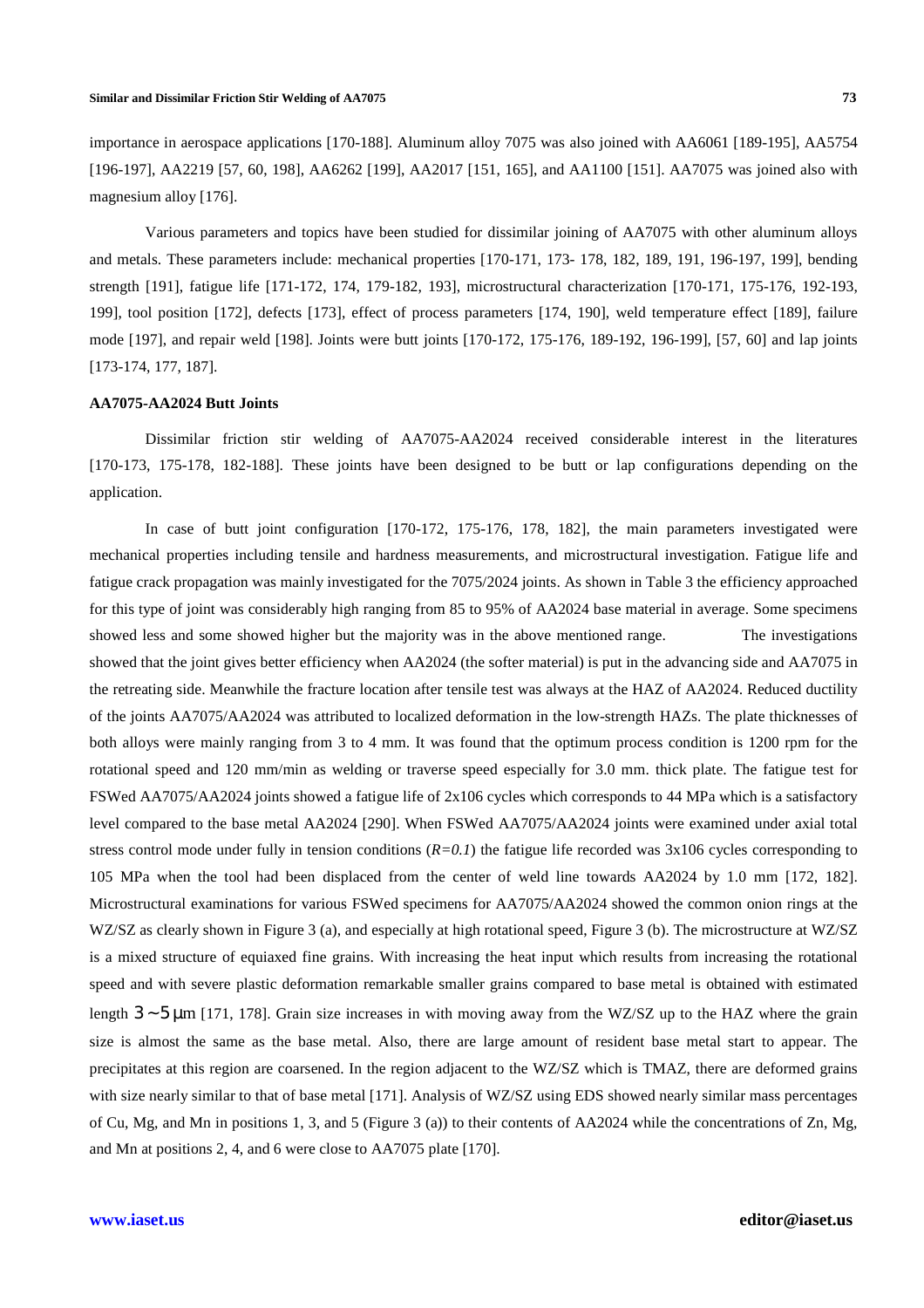

**Figure 3: (a) SEM Image of SZ for FSW of Condition 7075/2024 at 1200 rpm [289] and (b) OM Macrograph of FSW 7075/2024 At 200 Rpm [178] the Cross-Section** 

| Joint                         | T,             |                          | mm/                      | YS,              | UTS,             | Elong.,               | <b>Failure</b>        | <b>Efficienc</b>         | Ref. |    |  |
|-------------------------------|----------------|--------------------------|--------------------------|------------------|------------------|-----------------------|-----------------------|--------------------------|------|----|--|
|                               | mm             | rpm                      | min                      | <b>MPa</b>       | <b>MPa</b>       | $\frac{0}{0}$         | <b>Location</b>       | ${\bf y}$                |      |    |  |
| 2024-T3                       | $\Box$         | $\bar{\phantom{a}}$      | $\bar{\phantom{a}}$      | 327              | 461              | $\overline{29.5}$     |                       | $\overline{a}$           |      |    |  |
| 7075-T6                       | $\equiv$       | $\bar{\phantom{a}}$      | $\overline{a}$           | 498              | 593              | 17.7                  |                       | $\Box$                   |      |    |  |
| $2024 -$                      |                |                          |                          | 42               | 275              | 395                   | 13.6                  | HAZ-2024                 | 86   |    |  |
| T3/7075-T6                    |                |                          |                          |                  |                  | 270                   | 392                   | 12.1                     |      | 85 |  |
|                               |                |                          |                          | 72               | 282              | 404                   | 14.5                  | HAZ-2024                 | 88   |    |  |
|                               |                |                          |                          |                  | 264              | 394                   | 12.5                  |                          | 85   |    |  |
|                               |                |                          | 102                      | 290              | 423              | 14.9                  | HAZ-2024              | $\overline{92}$          | 170  |    |  |
|                               | $\overline{3}$ | 1200                     |                          | 280              | 381              | $\overline{9}$        | WZ                    | 83                       |      |    |  |
|                               |                |                          |                          | 287              | 398              | 11.4                  |                       | 86                       |      |    |  |
| 7075-<br>T6/2024-T3           |                |                          |                          |                  | 198              | 283                   | 340                   | 7.5                      | WZ   | 74 |  |
| 2024-T3                       | ÷.             | $\frac{1}{2}$            | $\overline{a}$           | 380              | 490              | $\overline{17}$       |                       | $\overline{\phantom{a}}$ |      |    |  |
| 7075-T6                       | $\omega$       | $\Box$                   | $\overline{\phantom{a}}$ | $\overline{503}$ | $\overline{572}$ | $\overline{11}$       | $\omega$              | $\omega$                 |      |    |  |
| $2024 -$<br>T3/7075-T6        | 2.5            | $\blacksquare$           | 160                      | 325              | 424              | 6                     | HAZ-2024              | 87                       | 171  |    |  |
| 2024-T3                       | $\equiv$       | $\overline{\phantom{a}}$ | $\overline{\phantom{a}}$ | 380              | 490              | $\overline{17}$       | $\overline{a}$        | $\equiv$                 |      |    |  |
| $7075 - T6$                   | $\mathbf{r}$   | $\omega$                 | $\Box$                   | 503              | 572              | 11                    | $\overline{a}$        | $\omega$                 |      |    |  |
| $\overline{0^*}$              |                |                          |                          | 325              | 424              | 6                     | HAZ-2024 <sup>+</sup> | 87                       |      |    |  |
| 0.<br>$5*$                    |                |                          | 340                      | 435              | $\overline{7}$   | HAZ-2024 <sup>+</sup> | 89                    | 172,1<br>82              |      |    |  |
| 2024-T3/7075-T6<br>1.<br>$0*$ | $\overline{4}$ | 1600                     | 120                      | 395              | 460              | 4.5                   | HAZ-2024 <sup>+</sup> | 94                       |      |    |  |
| 1.<br>$5*$                    |                |                          |                          | 285              | 390              | 2.5                   | HAZ-2024 <sup>+</sup> | 80                       |      |    |  |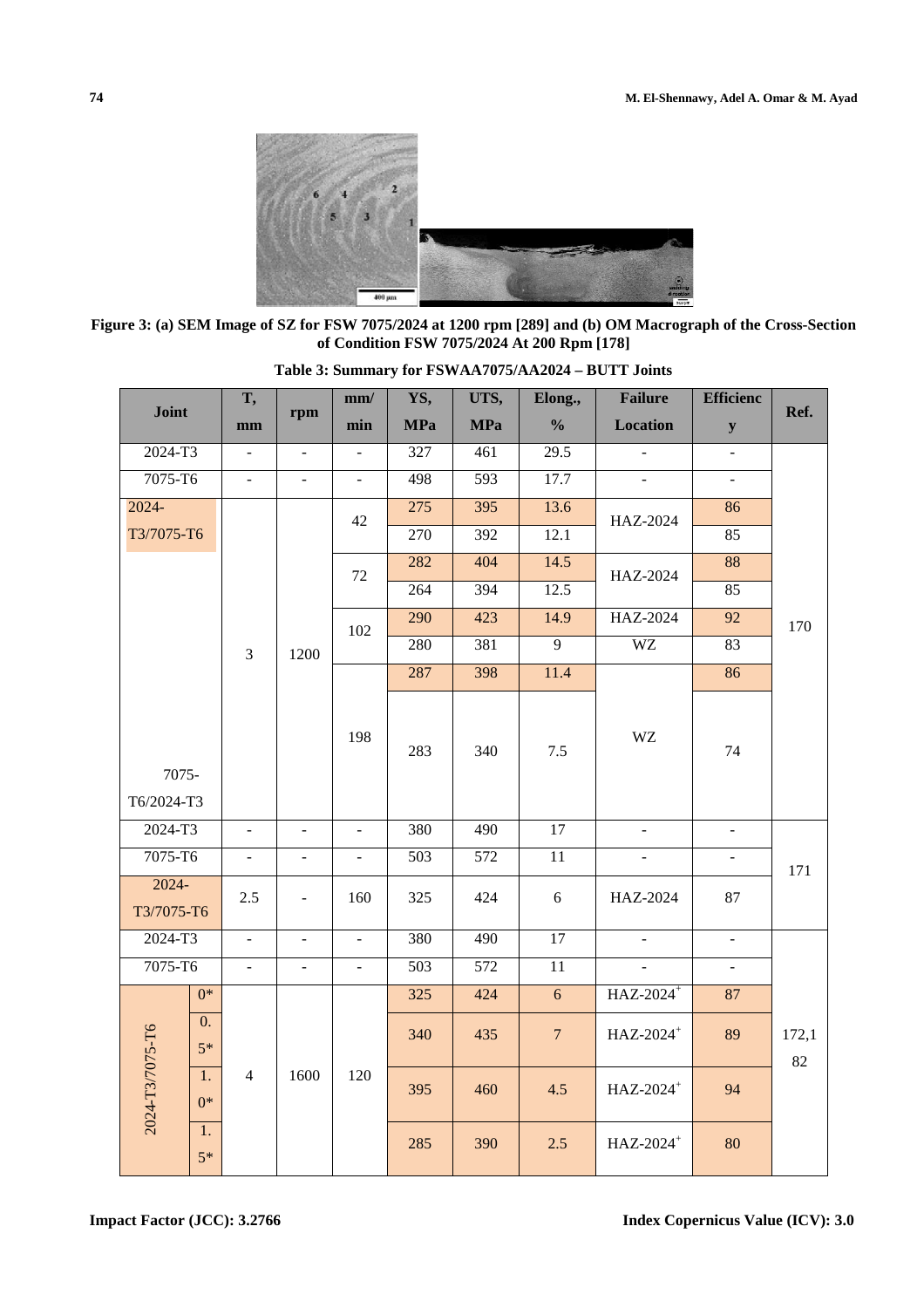| 2024-T3             | $\blacksquare$           | ÷                        | $\overline{\phantom{0}}$ | 327 | 461              | 29.5            |                | $\overline{\phantom{a}}$ |             |  |
|---------------------|--------------------------|--------------------------|--------------------------|-----|------------------|-----------------|----------------|--------------------------|-------------|--|
| 7075-T6             | $\blacksquare$           | ÷,                       | $\overline{a}$           | 498 | 593              | 17.7            |                | $\overline{\phantom{a}}$ |             |  |
| 2024-               |                          | 400                      |                          | 291 | 399              | 14              | HAZ-2024       | 87                       |             |  |
| T3/7075-T6          |                          |                          |                          | 275 | 392              | 11.4            | HAZ-2024       | 85                       |             |  |
|                     |                          | 800                      |                          | 286 | 407              | 14.3            | HAZ-2024       | 88                       |             |  |
|                     |                          |                          |                          |     | 292              | 395             | 13.4           | HAZ-2024                 | 86          |  |
|                     |                          | 1200                     |                          | 290 | 423              | 14.9            | HAZ-2024       | 92                       | 175,<br>176 |  |
|                     |                          |                          |                          | 280 | 381              | 9               | <b>WZ</b>      | 83                       |             |  |
|                     |                          | 1600<br>3                |                          | 283 | 392              | 12.5            | <b>WZ</b>      | 85                       |             |  |
|                     |                          |                          | 100                      | 280 | 386              | 11.5            | WZ             | 84                       |             |  |
|                     |                          | 2000                     |                          | 274 | 363              | 7.5             | <b>WZ</b>      | 79                       |             |  |
| 7075-<br>T6/2024-T3 |                          |                          |                          | 234 | 293              | 7.5             | WZ             | 64                       |             |  |
| $2024 - T3$         | $\blacksquare$           | $\overline{a}$           | $\overline{a}$           | 305 | 458              | 18              | $\mathbf{r}$   | $\blacksquare$           |             |  |
| 7075-T6             | $\overline{\phantom{a}}$ | $\overline{\phantom{0}}$ | $\overline{\phantom{a}}$ | 491 | $\overline{565}$ | $\overline{13}$ | $\blacksquare$ | $\overline{\phantom{a}}$ |             |  |
|                     |                          | 400                      |                          | 269 | 438              | 7.1             | HAZ-2024       | 96                       | 178         |  |
| 7075-               |                          | 3<br>1000                | 254                      | 224 | 447              | 8               | HAZ-2024       | 98                       |             |  |
| T6/2024-T3          |                          | 2000                     |                          | 253 | 445              | 7.8             | HAZ-2024       | 97                       |             |  |

Colored cells are for AA2024 positioned at AS.

\*Tool position from center of weld line towards AA2024

+Expected from microhardness readings

# **CONCLUSIONS**

Aluminum alloys 7*xxx* is age hardenable, with good combination of strength, fracture toughness, and corrosion resistance in both thick and thin wrought sections. The addition of zinc with other elements, notably copper, magnesium, and chromium, produces very high strength, including the highest strength available in any wrought aluminum alloy. Aluminum alloy 7075 is a high strength 7*xxx* alloy. This alloy is used in aircraft structural parts and other highly stressed structural applications where very high strength and good resistance to corrosion are required. The weldability of this alloy by conventional fusion welding techniques is not good. Therefore, there has been considerable research into the ability to join AA7075 by using the solid-state friction stir welding technique due to its importance in aerospace industry.

Similar joint of this alloy 7075 received considerable interest from investigators from various point of views. Process parameters -including the tool profile- effect on microstructural and mechanical properties were among the major topics investigated. The main concluding remarks are:

• Most friction stir welds of AA7075 and heat-treatable aluminum alloys in general, welded in the peak aged or overaged conditions (T6/T7 tempers), exhibit a characteristic hardness profile; W-shape. This alloy (7075)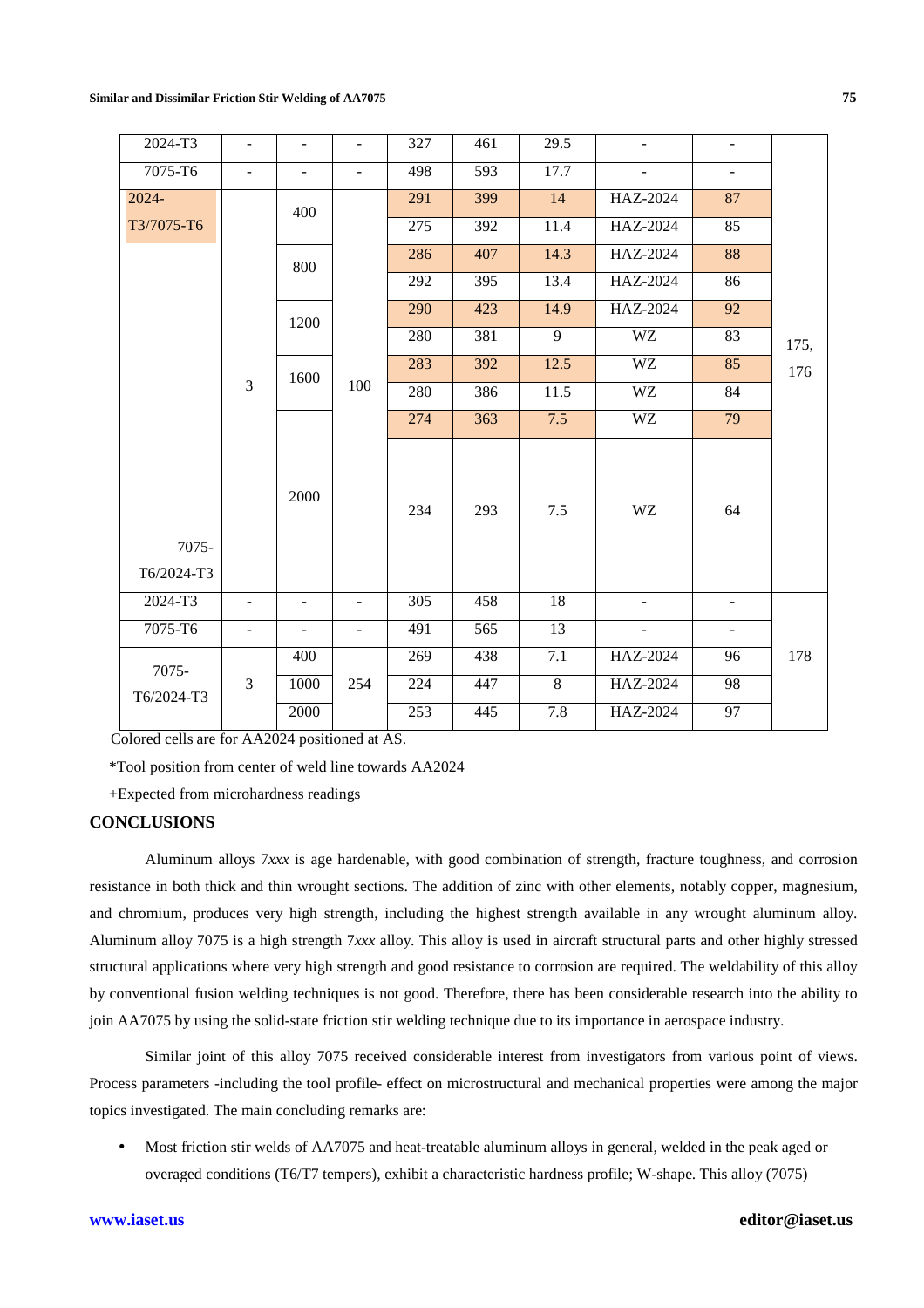spontaneously age at room temperature, continuing to harden essentially forever even at a decreasing rate.

- Strength and ductility in transverse directions have lower values compared to longitudinal direction. HAZ represents the low-strength zone due to the precipitate coarsening and the development of precipitate-free zones PFZs.
- Fatigue fracture location is usually located between TMAZ and HAZ in the advancing side in the welds of 7075-T6 at lower welding speed and in the nugget zone at a higher welding speed. Fatigue strengths of welds are nearly the same as those of the parent material of 7075- T6.
- Dissolution of larger precipitates and reprecipitation in the weld center during FSW of AA7075-T651 indicates that the maximum process temperatures are 400-480 oC.
- Aluminum alloy 7075 spontaneously age at room temperature, continuing to harden essentially forever even at a decreasing rate. Softening occurs in the HAZ with a rapid drop in hardness as the TMAZ is approached. The greatest strength recovery occurs in the nugget. Both coarsening and dissolution lead to a drop in hardness, but strength recovery only occurs following dissolution.
- Aluminum alloy 2024 is one of the most common aluminum alloys joined using FSW with AA7075 due to its importance in aerospace applications.
- Dissimilar FSW between AA7075 and other aluminum alloys including AA2024 reaches efficiency ranges between 74-95% which considered high compared with conventional fusion welding processes.
- It is recommended in dissimilar FSW of aluminum alloys to place the weaker alloy in the AS and the stronger one in the RS to ensure better mix at stir zone.
- Failure of dissimilar joint usually occurs at the HAZ of the softer alloy with low hardness.
- In both similar and dissimilar FSW of AA7075, the process conditions namely; rotational speed, travel speed, tool profile have great effect on microstructure evolution, tensile properties, and fatigue life.

## **REFERENCES**

- 1. W. M. Thomas, E. D. Nicholas, J. C. Needham, M. G. Murch, P. Temple-Smith, and C. J. Dawes, 'Friction stir butt welding', International Patent Application no. PCT/GB92/02203, December (1991).
- 2. C.J. Dawes and W.M. Thomas, *Welding Journal*, 75 (3), (1996), pp. 41 45.
- 3. W. M. Thomas and R. E. Dolby, Friction stir welding developments. In S. A. David, T. DebRoy, J. C. Lippold, H. B. Smartt, and J. M. Vitek, editors, *6th Int. Trends in Welding Research*, pp. 203–211, Materials Park, Ohio, USA, (2003), ASM International.
- 4. W. M. Thomas, E. D. Nicholas, J. C. Needham, M. G. Murch, P. Temple-Smith and C. J. Dawes, 'Friction stir butt welding', GB patent no. 9125978.8, (1991).
- 5. W. M. Thomas, E. D. Nicholas, J. C. Needham, M. G. Murch, P. Temple-Smith and C. J. Dawes: 'Improvements relating to friction welding', US patent no. 5 460 317; EPS 0 616 490, (1991).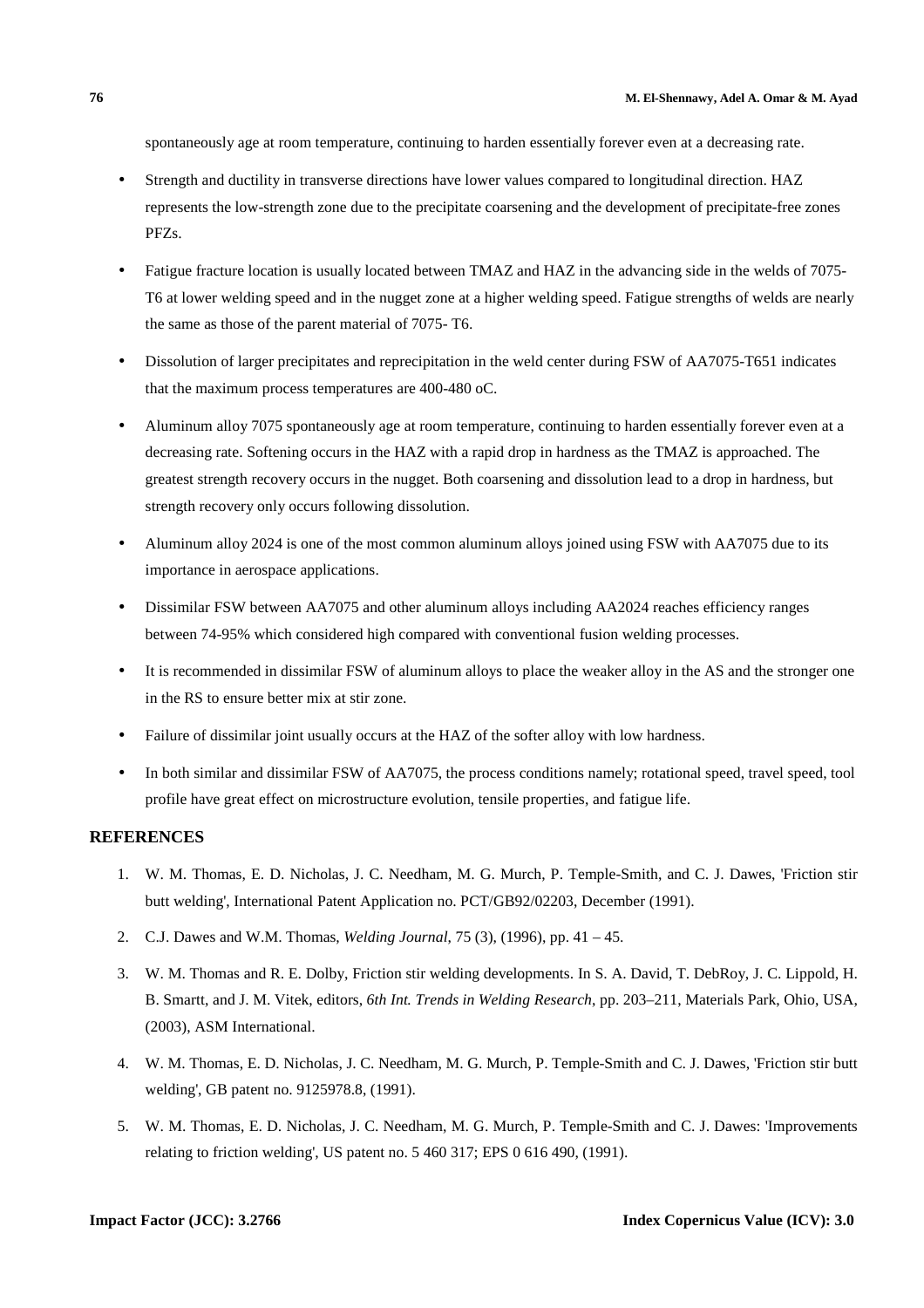- 6. ASM International Metals handbook, Vol. 2: Properties and selection--nonferrous alloys and special-purpose materials, (1990), ISBN 0-87170-378-5.
- 7. S. Russell, M. Tester, E. Nichols, A. Cleaver, an J. Maynor, Static, Fatigue and Crack Growth Behavior of Friction Stir Welded 7075-T6 and 2024-T3 Aluminum Alloys, *Fracture Stir Welding and Processing*, K. V. Jata, M. W. Mahoney, R. S. Mishra, S. L. Semiatin, and D. P. Field, Ed. TMS, (2001).
- 8. C. Fuller and M.W. Mahoney, Rockwell Scientific Corporation, unpublished research.
- 9. A. Reynolds, W. Lockwood, and T. Scidel, Processing-Property Correlation in Friction Stir Welds, *Mater. Sci. Forum*, 331-337, (2000), pp. 1719-1724.
- 10. T. Sakthivel and J. Mukhopadhyay: *J. Mater. Sci.*, 42, (2007), pp. 8126-8129.
- 11. C. -G. Andersson, R. E. Andrews, B. G. I. Dance, M. J. Russell, E. J. Olden and R. M. Sanderson: *Proc. 2nd Int. Symp. on 'Friction stir welding'*, Gothenburg, Sweden, June (2000), TWI.
- 12. K. Savolainen, J. Mononen, T. Saukkonen, H. Hänninen and J. Koivula, *Proc. 5th Int. Symp. On 'Friction stir welding'*, Metz, France, September (2004), TWI, 19.
- 13. G. M. Xie, Z. Y. Ma and L. Geng, *Scr. Mater.*, 57, (2007), pp. 73-76.
- 14. H. S. Park, T. Kimura, T. Murakami, Y. Nagano, K. Nakata and M. Ushio, *Mater. Sci. Eng. A*, A371, (2004), pp. 160-169.
- 15. W. B. Lee and S. B. Jung: *Mater. Lett.*, 58, (2004), pp. 1041-1046.
- 16. L. Cedeqvist and R. E. Andrews, *Proc. 4th Int. Symp. on 'Friction stir welding'*, Park City, UT, USA, May (2003), TWI, pp. 1400-1430.
- 17. L. E. Murr, R. D. Flores, O. V. Flores, J. C. McClure, G. Liu, and D. Brown, *Mater. Res. Innovat*. 1 (1998), 211.
- 18. N. Afrin, D. L. Chen, X. Cao and M. Jahazi, *Mater. Sci. Eng*. A472, (2008), pp. 179-186.
- 19. P. Volovitch, J. -E. Masse, T. Baudin, B. da Costa, J. C. Goussain, W. Saikaly and L. Barrallier, *Proc. 5th Int. Symp. on 'Friction stir welding'*, Metz, France, September (2004), TWI.
- 20. J. A. Esparza, W. C. Davis, E. A. Trillo and L. E. Murr, *Mater. Sci. Lett.*, 21, (2002), pp. 917- 920.
- 21. R. Johnson: *Mater. Sci. Forum*, 419-422, (2003), pp. 365-370.
- 22. P. L. Threadgill and R. Johnson, *Proc. Symp. on 'Magnesium technology'*, San Diego, CA, USA, March (2003), TMS.
- 23. W. B. Lee, J. W. Kim, Y. M. Yeon and S. B. Jung, *Mater. Trans.*, 44, (2003), pp. 917-923.
- 24. S. H. C. Park, Y. S. Sato and H. Kokawa, *Scr. Mater.*, 49, (2003), pp. 161-166.
- 25. S. H. C. Park, Y. S. Sato, H. Kokawa and T. Tsukeda, *'Trends in welding research'*, (ed. S. A. David *et al*.), 267- 272, (2003), Materials Park, OH, ASM International.
- 26. Y. S. Sato, S. H. C. Park, M. Michiuchi, and H. Kokawa, *Scripta Mater*. 50, (2004), pp. 1233– 1236.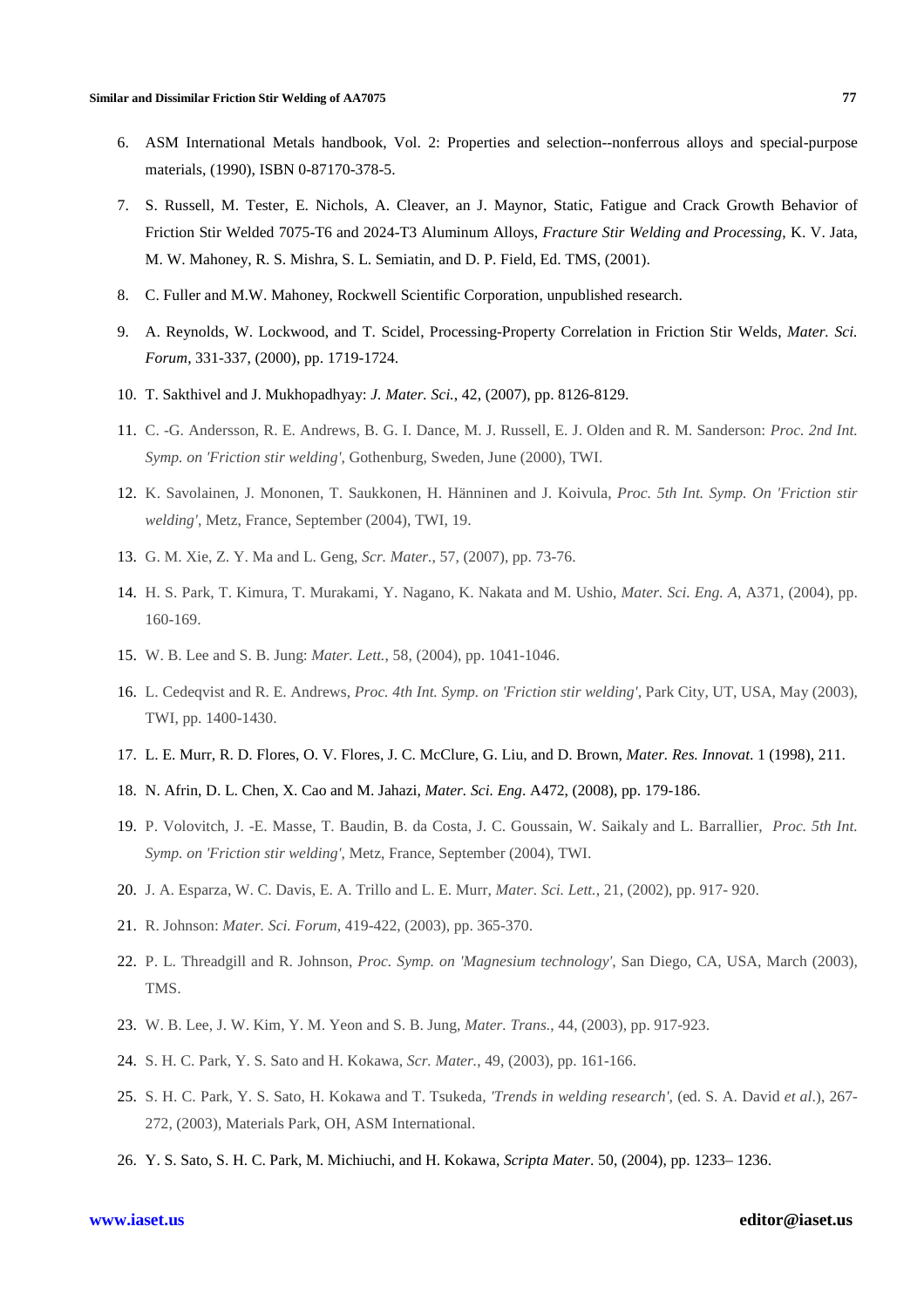- 27. A. C. Somasekharan, L. E. Murr, *Mater. Charact*. 52 (2004), pp. 49–64.
- 28. B. P. Wynne, P. S. Davies, M. J. Thomas, B. S. Ng and P. L. Threadgill, *Proc. 7th Int. Symp. on 'Friction stir welding'*, Awaji Island, Japan, May (2008), TWI.
- 29. W. B. Lee, C. Y. Lee, W. S. Chang, Y. M. Yeon and S. B. Jung, *Mater. Lett.*, 59, (2005), pp. 3315-3318.
- 30. A. J. Ramirez and M. C. Juhas, *Mater. Sci. Forum*, 426-432, (2003), pp. 2999-3004.
- 31. A. P. Reynolds, E. Hood and W. Tang, *Scr. Mater.*, 52, (2005), pp. 491-494.
- 32. M. J. Russell, P. L. Threadgill, M. J. Thomas and B. P. Wynne, *Proc. 11th Int. Conf. on 'Titanium'*, Kyoto, Japan, Japan Institute of Metals, June (2007), pp. 1095-1098.
- 33. S. J. Barnes, A. Steuwer, S. Mahawish, R. Johnson and P. J. Withers, *Mater. Sci. Eng.* A492, (2008), pp. 35-44.
- 34. W. M. Thomas, P. L. Threadgill and E. D. Nicholas, *Sci. Technol. Weld. Join.*, 4, (1999), pp. 365-372.
- 35. R. Johnson and P. L. Threadgill, *Proc. 6th Int. Conf. on 'Trends in welding research'*, Pine Mountain, GA, USA, June (2002), TWI.
- 36. T. J. Lienert, W. L. Stellwag, B. B. Grimmett and R. W. Warke, *Weld. J.*, 82, **(**2003), pp. 1S-9S.
- 37. S. H. C. Park, Y. S. Sato, H. Kokawa, K. Okamoto, S. Hirano and M. Inagaki, *Scr. Mater.*, 49, (2003), pp. 1175- 1180.
- 38. A. P. Reynolds, W. Tang, T. Gnaupel-Herold and H. Prask, *Scr. Mater.*, 48, (2003), pp. 1289- 1294.
- 39. A. P. Reynolds, W. Tang, M. Posada and J. DeLoach, *Sci. Technol. Weld. Join.*, 8, (2003), pp. 455-460.
- 40. H. Fujii, L. Cui, N. Tsuji, M. Maeda, K. Nakata and K. Nogi, *Mater. Sci. Eng.* A429, (2006), pp. 50-57.
- 41. L. Cui, H. Fujii, N. Tsuji and K. Nogi, *Scr. Mater.*, 56, (2007), pp. 637-640.
- 42. H. J. Jun, R. Ayer, T. Neeraj and R. Steel, *Mater. Sci. Forum*, 539-543, (2007), pp. 3763-3768.
- 43. H. J. Jun, R. Ayer, T. Neeraj and R. Steel, *Mater. Sci. Forum*, 539-543, (2007), pp. 3763-3768.
- 44. F. X. Ye, H. Fujii, T. Tsumura and K. Nakata: *J. Mater. Sci.*, 41, (2006), pp. 5376-5379.
- 45. H. Fujii, H. Kato, K. Nakata and K. Nogi, *Proc. 6th Int. Symp. on 'Friction stir welding'*, Saint- Sauveur, Montreal, Canada, October (2006), TWI.
- 46. M. J. Peel, A. Steuwer and P. J. Withers, *Metall. Mater. Trans*. 37A, (2006), pp. 2195-2206.
- 47. M. J. Peel, A. Steuwer, P. J. Withers, T. Dickerson, Q. Shi and H. Shercliff: Metall. Mater. Trans. 37A, (2006), pp. 2183-2193.
- 48. A. K. Saad and T. Shibayanagi, *Trans. JWRI*, 36, (2007), pp. 27-40.
- 49. G. B., R. Braun, C. D. Donne, G. Staniek and W. A. Kaysser, *Proc. Conf. 1st Int. Symp. on 'Friction stir welding'*, Thousand Oaks, CA, USA, June (1999), TWI.
- 50. H. Larsson, L. Karlsson, S. Stoltz and E. -L. Bergqvist, *Proc. 2nd Int. Symp. on 'Friction stir welding'*,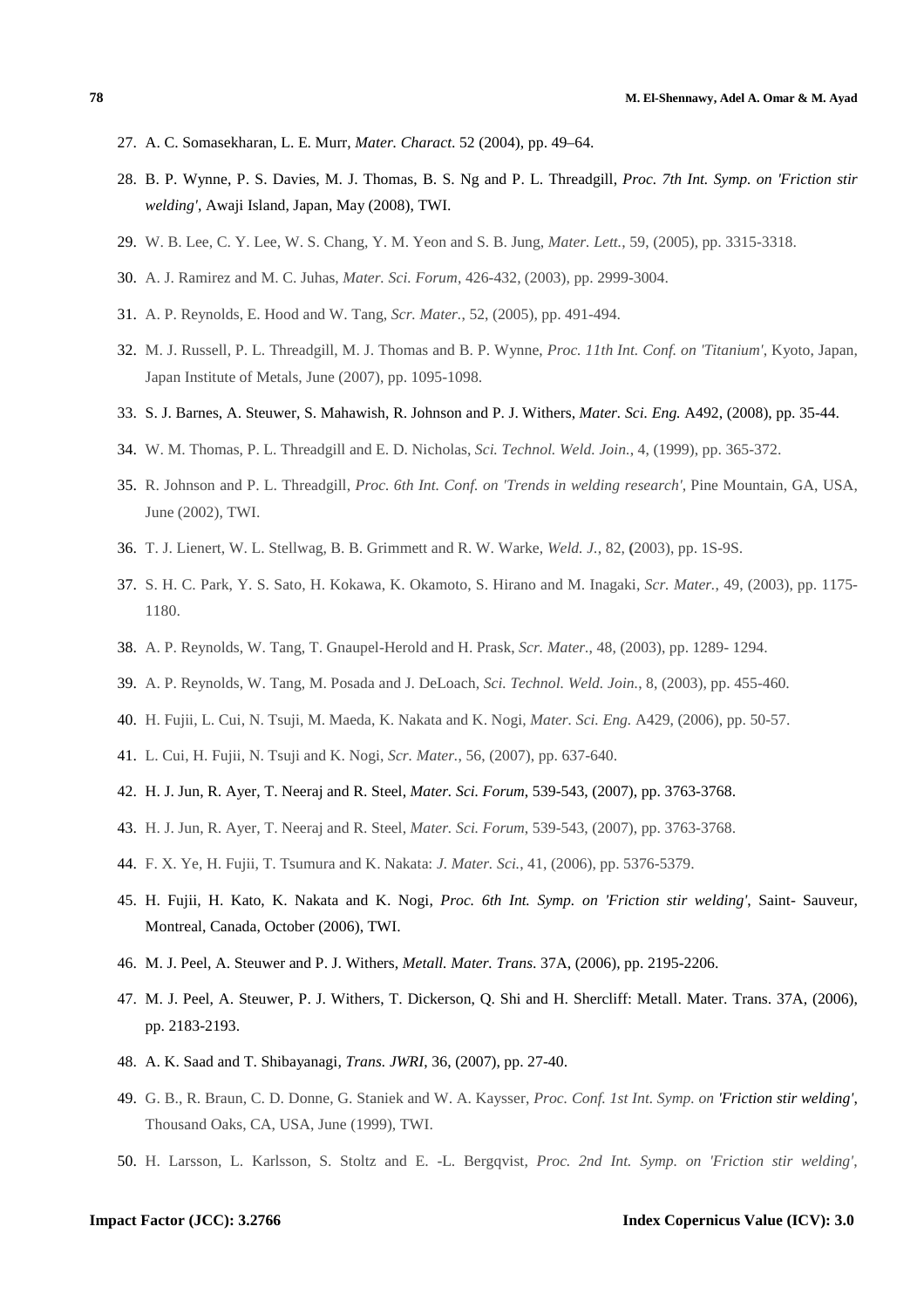Gothenburg, Sweden, June (2000), TWI.

- 51. S. Tanaka and M. Kumagai, *Proc. 3rd Int. Symp. on 'Friction stir welding'*, Kobe, Japan, September (2001), TWI.
- 52. H. R. Shercliff, M. J. Russell, A. D. Taylor and T. L. Dickerson, *Mécan. Indust.*, 6, (2005), pp. 25-35.
- 53. A. Steuwer, M. J. Peel and P. J. Withers: *Mater. Sci. Eng.* A441, (2006), pp. 187-196.
- 54. F. Palm, *Proc. Conf. Materials Week '99*, Munich, Germany, September (1999), DGM.
- 55. W. B. Lee, Y. M. Yeon and S. B. Jung, *Scr. Mater.*, 49, (2003), pp. 423-428.
- 56. Y. Li, L. E. Murr and J. C. McClure, *Mater. Sci. Eng.* A271, (1999), pp. 213-223.
- 57. Y. Li, L. E. Murr and J. C. McClure, *Scr. Mater.*, 40, (1999), pp. 1041-1046.
- 58. S. Lim, S. Kim and C. G. Lee, *Metall. Mater. Trans.* 35A, (2004), pp. 2837-2843.
- 59. O. T. Midling, *Proc. 4th Int. Conf. on 'Aluminium alloys'*, Atlanta, GA, USA, September (1994), Georgia Institute of Technology, pp. 451-458.
- 60. J. H. Ouyang and R. Kovacevic, *J. Mater. Eng. Perform.*, 11, (2002), pp. 51-63.
- 61. L.E. Murr, Y. Li, R.D. Flores, E.A. Trillo, J.C. McClure, *Mater. Res. Innovat.*, 2 (1998), 150.
- 62. L.E. Murr, Y. Li, E.A. Trillo, J.C. McClure, *Mater. Technol*. 15 (2000), 37.
- 63. R.J. Lederich, J. A. Baumann, P. A. Oelgoetz, in: K. V. Jata, M. W. Mahoney, R. S. Mishra, S.
- 64. L. Semiatin, D. P. Filed (Eds.), *Friction Stir Welding and Processing*, TMS, Warrendale, PA, USA, (2001), p. 71.
- 65. W. B. Lee, Y. M. Yeon, S. B. Jung, in: K. V. Jata, M. W. Mahoney, R. S. Mishra, S. L. Semiatin, T. Lienert (Eds.), *Friction Stir Welding and Processing II*, TMS, Warrendale, PA, USA, (2003), p. 123.
- 66. W. B. Lee, Y. M. Yeon, S. B. Jung, *Scripta Mater*. 49 (2003), 423.
- 67. S. Lim, S. Kim, C. G. Lee, S. Kim, *Metall. Mater. Trans*. A 35 (9), (2004), pp. 2837–2843.
- 68. J. A. Baumann, R. J. Lederich, D. R. Bolser, R. Talwar, in: K.V. Jata, M.W. Mahoney, R.S. Mishra, S.L. Semiatin, T. Lienert (Eds.), *Friction Stir Welding and Processing II*, TMS, Warrendale, PA, USA, (2003), p. 199. J.A. Wert, *Scripta Mater*. 49 (2003), 607.
- 69. P. Cavaliere, A. De Santis, F. Panella, and A. Squillace, *Materials and Design* 30, (2009), pp. 609-616.
- 70. R. Braun, U. A. Mercado, C. D. Donne, *Materials Forum* 28, (2004), pp. 678-684.
- 71. M. Ghosh, K. Kumar, S. V. Kailas, and A. K. Ray*, Materials and Design* 31 (2010), pp. 3033- 3037.
- 72. G. Luan, Y. Ji, and B. Jian, *the 6th Int. Symp. on FSW*, Saint-Sauveur, Nr Montreal, Canada, 10-12 Oct. (2006).
- 73. S. A. Khodir and T. Shibayanagi, *Mater. Trans*., 48, (2007), pp. 2501-2505.
- 74. A. Gerlich, P. Su and T. H. North, *Sci. Technol. Weld. Join.*, 10, (2005), pp. 647-652.
- 75. Y. S. Sato, S. H. C. Park, M. Michiuchi and H. Kokawa, *Scr. Mater.* 50, (2004), pp. 1233-1236.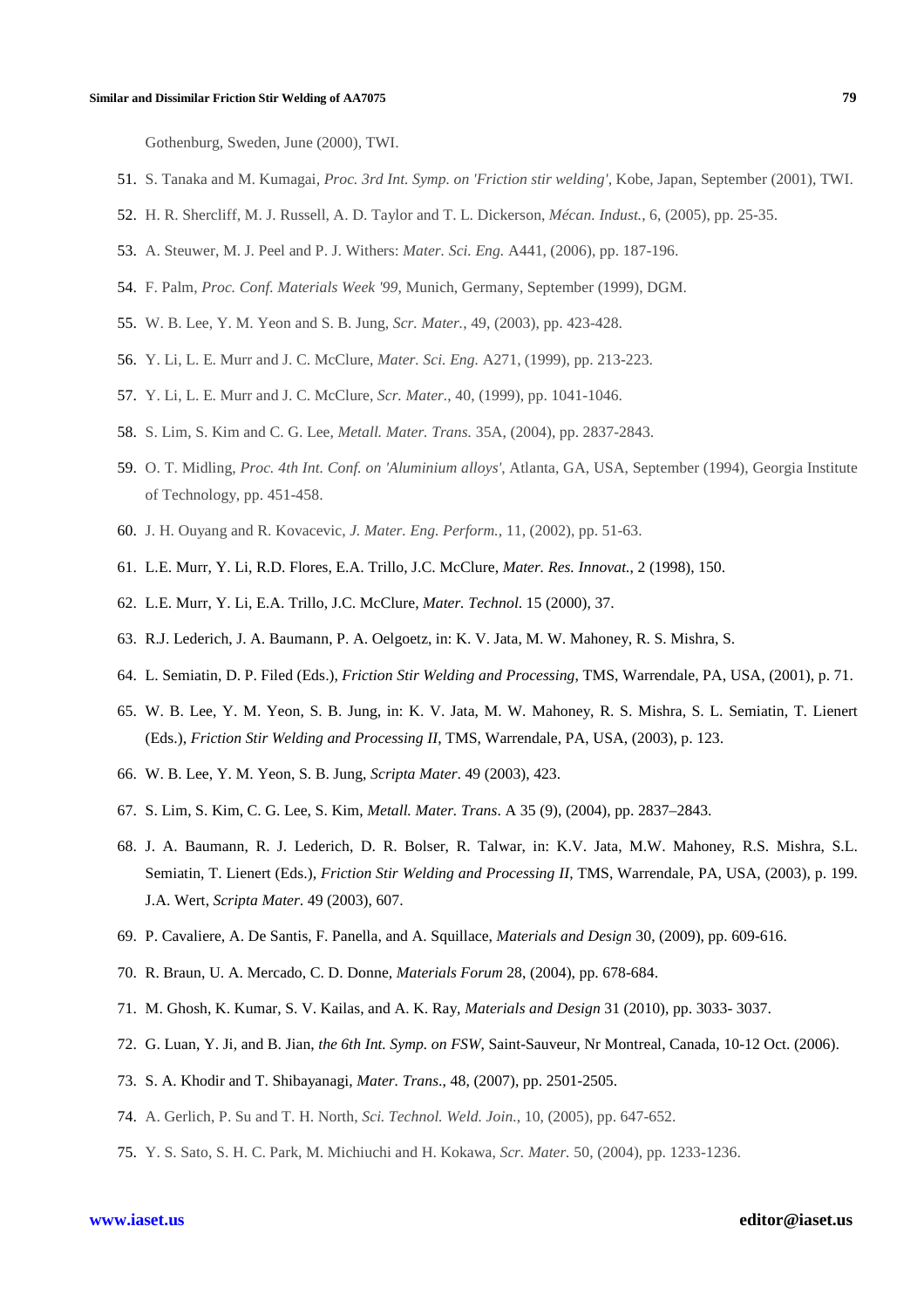- 76. A. C. Somasekharan and L. E. Murr, *Mater. Charact.*, 52, (2004), pp. 49-64.
- 77. Y. Yan, D. Zhang, C. Qiu, and W. Zhang, *Trans. Nonferrous Met. Soc. China* 20, (2010), pp. s619-s623.
- 78. A. C. Somasekharan and L. E. Murr, *Mater. Charact*. 52, (2004), pp. 49-64.
- 79. P. Pourahmad and M. Abbasi, *Trans. Nonferrous Met. China* 23 (2013), pp. 1253-1261.
- 80. T. Morishige, A. Kawaguchi, M. Tsujikawa, M. Hino, T. Hirata, and K. Higashi, *Mater. Trans*. 49 (5), (2008), pp. 1129-1131.
- 81. J. A. Wert, *Scr. Mater*., 49, (2003), pp. 607-612.
- 82. H. Uzun, C. D. Donne, A. Argagnotto, T. Ghidini and C. Gambaro, *Mater. Design*, 26, (2005), pp. 41-46.
- 83. C. M. Chen and R. Kovacevic, *Int. J. Mach. Tools Manuf.*, 44, (2004), pp. 1205-1214.
- 84. K. Kimapong and T. Watanabe, *Weld. J.*, 83, (2004), pp. 277S-282S.
- 85. M. Dehghani, A. Amadeh, and S. A. A. Akbari Mousavi, *Materials and Design* 49 (2013), pp. 433-441.
- 86. T. Watanabe, H. Takatama, and A. Yanagisawa, *Jl. Mater. Process. Tech*. 178 (2006), pp. 342- 349.
- 87. E. Taban, J. E. Gould, and J. C. Lippold, *Materials and Design* 31 (2010), pp. 2305-2311.
- 88. W. B. Lee and S. B. Jung: *Mater. Res. Innov.*, 8, (2004), pp. 93-96.
- 89. L. E. Murr, Y. Li, R. D. Flores, E. A. Trillo and J. C. McClure, *Mater. Res. Innov.*, 2, (1998), pp. 150-163.
- 90. L. E. Murr, R. D. Flores, O. V. Flores, J. C. McClure, G. Liu and D. Brown, *Mater. Res. Innov.* 1, (1998), pp. 211-223.
- 91. L. E. Murr, Y. Li, E. A. Trillo, R. D. Flores and J. C. McClure, *J. Mater. Process. Manuf. Sci.*, **7**, (1999), pp. 145- 161.
- 92. I. Galvao, D. Verdera, D. Gesto, A. Loureiro, and D. M. Rodrigues, *Jl. Mater. Proc. Tech*. 213, (2013), pp. 1920- 1928.
- 93. C. W. Tan, Z. G. Jiang, LQ. Li, Y. B. Chen, and X. Y. Chen, *Materials and Design* 51 (2013), pp. 466-473.
- 94. LI Xia-wei, ZHANG Da-tong, QIU Cheng and ZHANG Wen, *Trans. Nonferrous Met. Soc. China* 22, (2012), pp. 1298-1306.
- 95. O. T. Midling, J. S. Kvåle and O. Dahl, Proc. *1st Int. Symp. on 'Friction stir welding'*, Thousand Oaks, CA, USA, June (1999), TWI.
- 96. D. Gesto, V. Pintos, J. Vazquez, J. Rasilla and S. Barreras, *Proc. 7th Int. Symp. on 'Friction stir welding'*, Awaji Island, Japan, May (2008), TWI.
- 97. *'Super high-speed passenger cargo TSL successfully completed its sea trial'*, www.mes.co.jp/english/, (2005), (accessed September 2008).
- 98. J. Ray, *'Delta 4 fleet goes from: 'Medium' to 'Heavy''*, in 'Spaceflight Now', (2002). 99.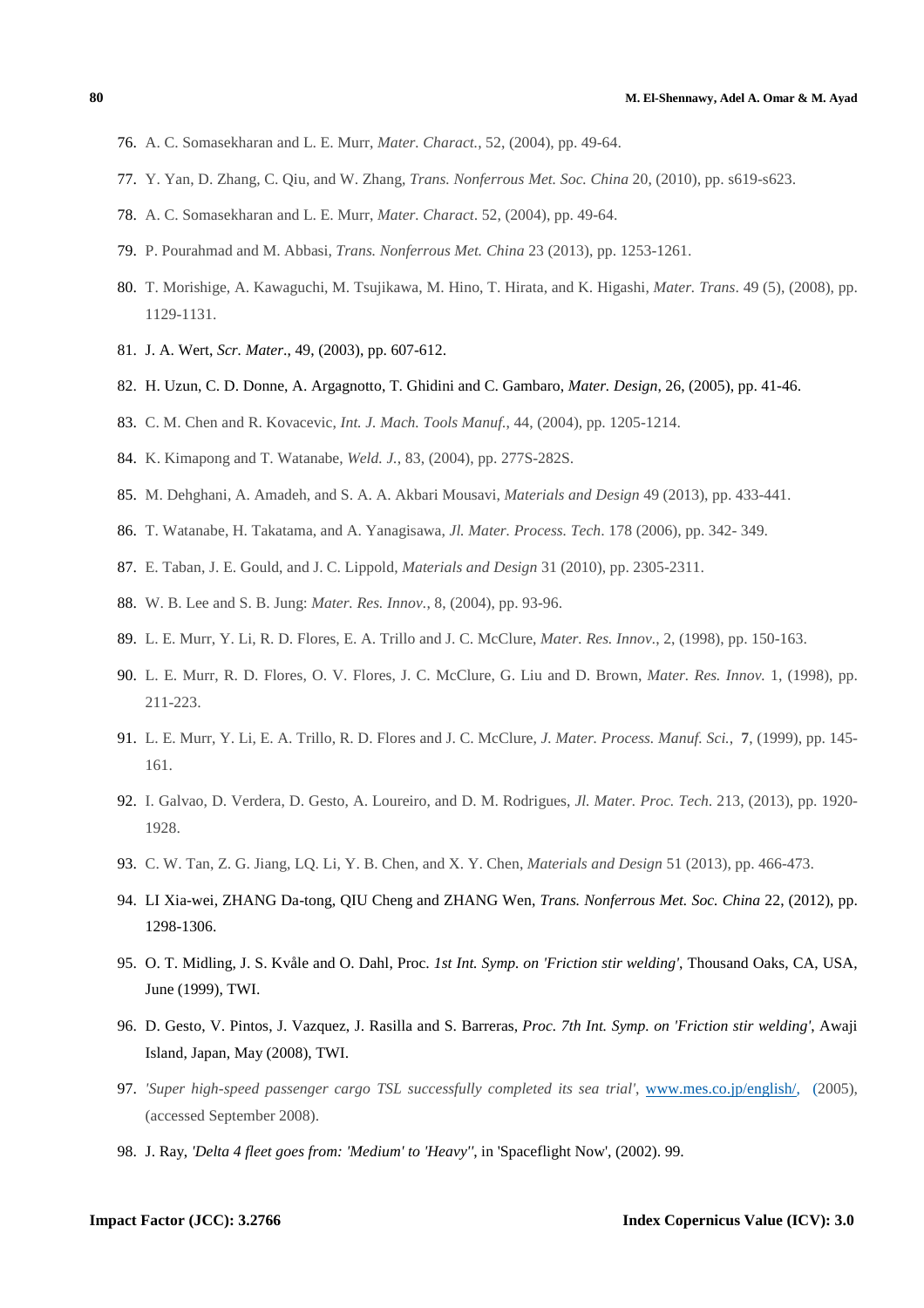- 99. M. R. Johnsen: *Weld. J.*, 78, (1999), pp. 35-39.
- 100. D. J. Waldron and R. W. Roberts, *Proc. Conf. on 'Aerospace automated fastening'*, Long Beach, CA, USA, September (1998), SAE, pp. 15-17.
- 101. J. Ding, R. Carter, K. Lawless, A. Nunes, C. Russell, M. Suites and J. Schneider, *ntrs.nasa.gov/archive/nasa/casi.ntrs.nasa.gov/20080009619\_2008009118.pdf*, (2005), (accessed September 2008).
- 102.C. Dawes, *Proc. AIAA Int. Air and Space Symp*., Dayton, OH, USA, July (2003), AIAA, AIAA- 2003-2769.
- 103. Z. S. Loftus, W. J. Arbegast and P. J. Hartley, *Proc. 5th Int. Conf. on 'Trends in welding research'*, Pine Mountain, GA, USA, June (1998), ASM International, 580.
- 104. B. Christner, J. McCoury and S. Higgins, Proc. *4th Int. Symp. on 'Friction stir welding'*, Park City, UT, USA, May (2003), TWI.
- 105. M. M. Shahri and R. Sandström, *Proc. 7th Int. Symp. on 'Friction stir welding'*, Awaji Island, Japan, May (2008), TWI.
- 106.T. Kawasaki, T. Makino, S. Todori, H. Takai, M. Ezumi and Y. Ina, *Proc. 2nd Int. Symp. on 'Friction stir welding'*, Gothenburg, Sweden, June (2000), TWI.
- 107.D. Otsuka and Y. Sakai: *Proc. 7th Int. Symp. on 'Friction stir welding'*, Awaji Island, Japan, May (2008), TWI.
- 108.Anon, *Mach. Design*, 75, (2003), p. S2.
- 109.J. C. Bassett and S. S. Birley, *Proc 2nd Int. Symp. on 'Friction stir welding'*, Gothenburg, Sweden, June (2000), TWI.
- 110.G. Campbell and T. Stotler, *Weld. J.* 78, (1999), pp. 45-47.
- 111.M. Weigl, F. Albert, M. Schmidt, *Physics Procedia*, 12, (2011), pp. 335-341.
- 112.P. Liu, Q. Y. SHI, W. Wang, X. Wang, Z. L. Zhang, *Materials Letters*, 62, (2008), pp. 4106- 4108.
- 113.X. Li, D. Zhang, C. Qiu, and W. Zhang, *Trans. Nonferrous Met. Soc. China* 22, (2012), pp. 1298-1306.
- 114.R. S. Mishra and Z. Y. Ma, *Mater. Sci. Eng.* R50, (2005), pp. 1-78.
- 115.R. Nandan, T. DebRoy and H. K. D. H. Bhadeshia, *Prog. Mater. Sci.* 53, (2008), pp. 980-1023.
- 116.R. S. Mishra and M. W. Mahoney (eds.), *'ASM specialty handbook: friction stir welding and processing'*; (2007), Materials Park, OH, ASM International.
- 117.P. L. Threadgill, A. J. Leonard, H. R. Shercliff, and P. J. Withers, *Int. Mater. Rev*. 54 (2), (2009), pp. 49-93.
- 118.El-Shennawy, M., Omar, A. A. and Masoud, M. I., *The 9th International Mining, Petroleum, and Metallurgical Engineering Conference,* Cairo, Egypt, Feb. 21-24 (2005).
- 119.El-Shennawy, M, Omar, A. A. and Masoud, M. I., *Alexandria Engineering Journal (AEJ)* 44 (5), September (2005), pp. 715-729.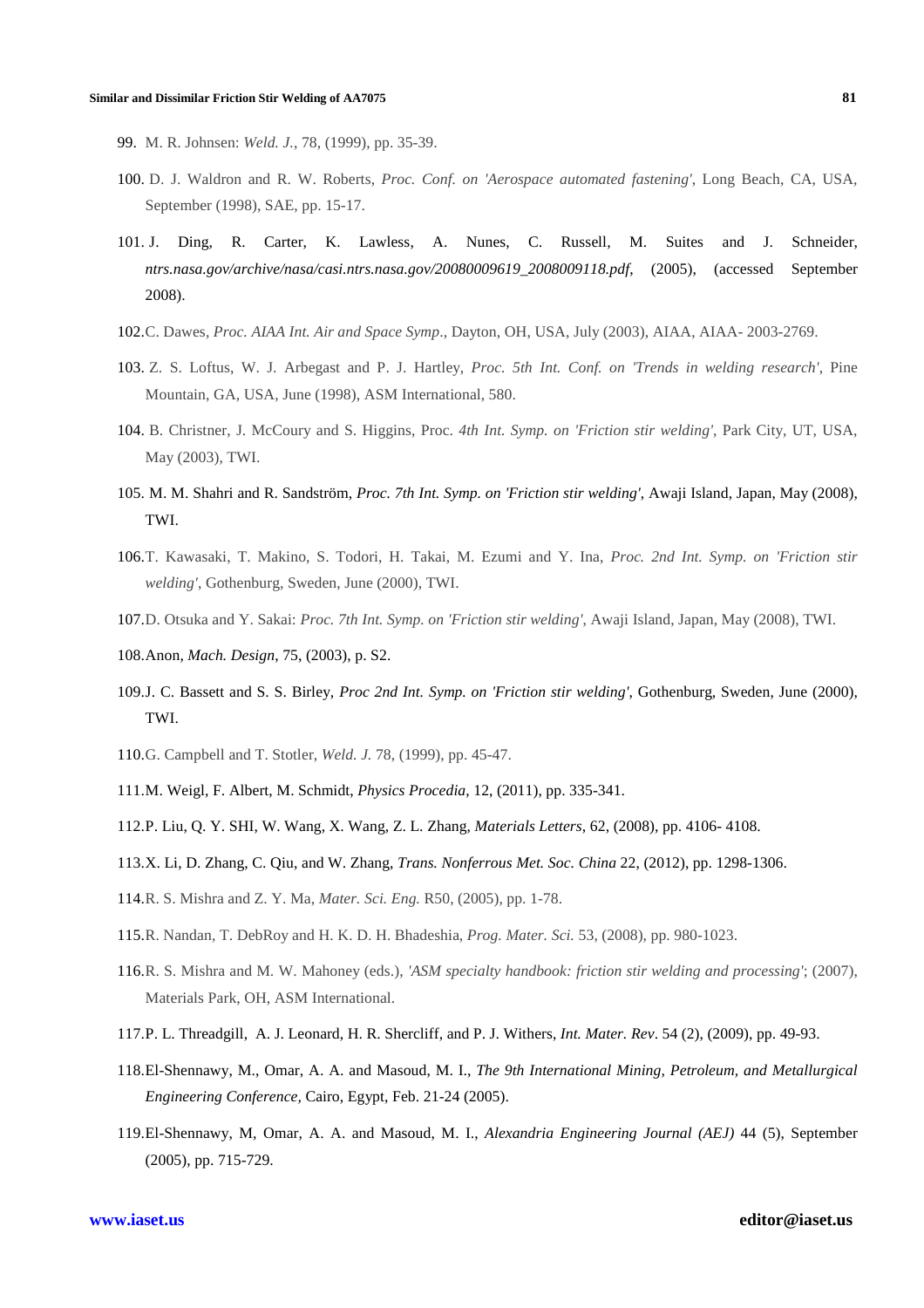- 120.El-Shennawy, M., Omar, A. A. and Masoud, M. I., *Egyptian-German Workshop on Welding of Aluminum Light Weight Structures*, February 20-21 (2006), German University in Cairo (GUC), Egypt.
- 121.A. C. Nunes, Jr., *NASA*, Marshall Space Flight Center, Huntsville, Al., USA. 122.
- 122.A. C. Nunes, Jr., *NASA*/TM-2010-216449.
- 123.R. J. Ding, *NASA*, Marshall Space Flight Center, Huntsville, Al., USA.
- 124.J. Ding, B. Carter, K. Lawless, A. Nunes, C. Russell, M. Suites, and J. Schneider, *Source of Acquisition*, NASA Marshall Space Flight Center, Huntsville, Al., USA.
- 125.C. Paglia, M. Carroll, B. Pitts, T. Reynolds, and R. Buchheit, *Friction Stir Welding and Processing II,* (2003), TMS Annual Meeting, March 2–6, (2003), (San Diego, CA), pp 65–75.
- 126.M. Salagaras, P. Bushell, and B. Hinton, *Proc. Int. Conf. Tech. Dev. Weld. Def. Equip.,* March 18–19 (2002).
- 127.M. Mahoney, C. Rhodes, J. Flintoff, R. Spurling, and W. Bingel, *Metall. Mater. Trans. A,* 29, July (1998), pp. 1955–1964.
- 128.R. Talwar, D. Bolser, R. Lederich, and J. Baumann, *Second International Symposium on Friction Stir Welding*, June 26–28, (2000), (Gothenburg, Sweden), TWI.
- 129.O. Hatamleh, P. M. Singh, H. Garmestani,, *Corrosion Science* 51, (2009), pp. 135–143.
- 130.S.P. Knight, N. Birbilis, B.C. Muddle, A.R. Trueman, and S.P. Lynch, *Corrosion Science* 52, (2010), pp. 4073– 4080.
- 131.Di, Shusheng, Y. Xinqi, F. Dapeng, and L. Guohong, *Materials Chemistry and Physics* 104, (2007), pp. 244–248.
- 132.A. Dutta, I. Charit, L.B. Johannes, and R.S. Mishra, *Materials Science and Engineering A,* 395, (2005), pp. 173– 179.
- 133.J-Q. Su*,* T. W. Nelson, and C. J. Sterling, *Materials Science and Engineering A* 405, (2005), pp. 277–286.
- 134.Y. Wang, and R.S. Mishra, *Materials Science and Engineering A,* 463, (2007), pp. 245–248.
- 135.L.B. Johannes, and R.S. Mishra, *Materials Science and Engineering A,* 464, (2007), pp. 255– 260.
- 136.Z.Y. Maa, R.S. Mishra, and F.C. Liu, *Materials Science and Engineering A* 505, (2009), pp. 70–78.
- 137.P. Cavaliere, and A. Squillace, *Materials Characterization* 55, (2005), pp. 136– 142.
- 138.Z.Y. Ma, R.S. Mishra, and M.W. Mahoney, *Acta Materialia* 50, (2002), pp. 4419–4430.
- 139.Z.Y. Ma, and R.S. Mishra, *Acta Materialia* 51, (2003), pp. 3551–3569.
- 140.C.G. Rhodes, M.W. Mahoney, W.H. Bingel, R.A. Spurling and C.6. Bampton, *Scripta Materialia* 36(1), (1997), pp. 69-15.
- 141.R. S. Mishra, M. W. Mahoney, S. X. McFadden, N. A. Mara and A.K. Mukherjee, *Scripta mater*. 42, (2000), pp. 163–168.
- 142.T. Dieguez, A. Burgueño, and H. Svoboda, *Procedia Materials Science* 1, (2012), pp. 110-117.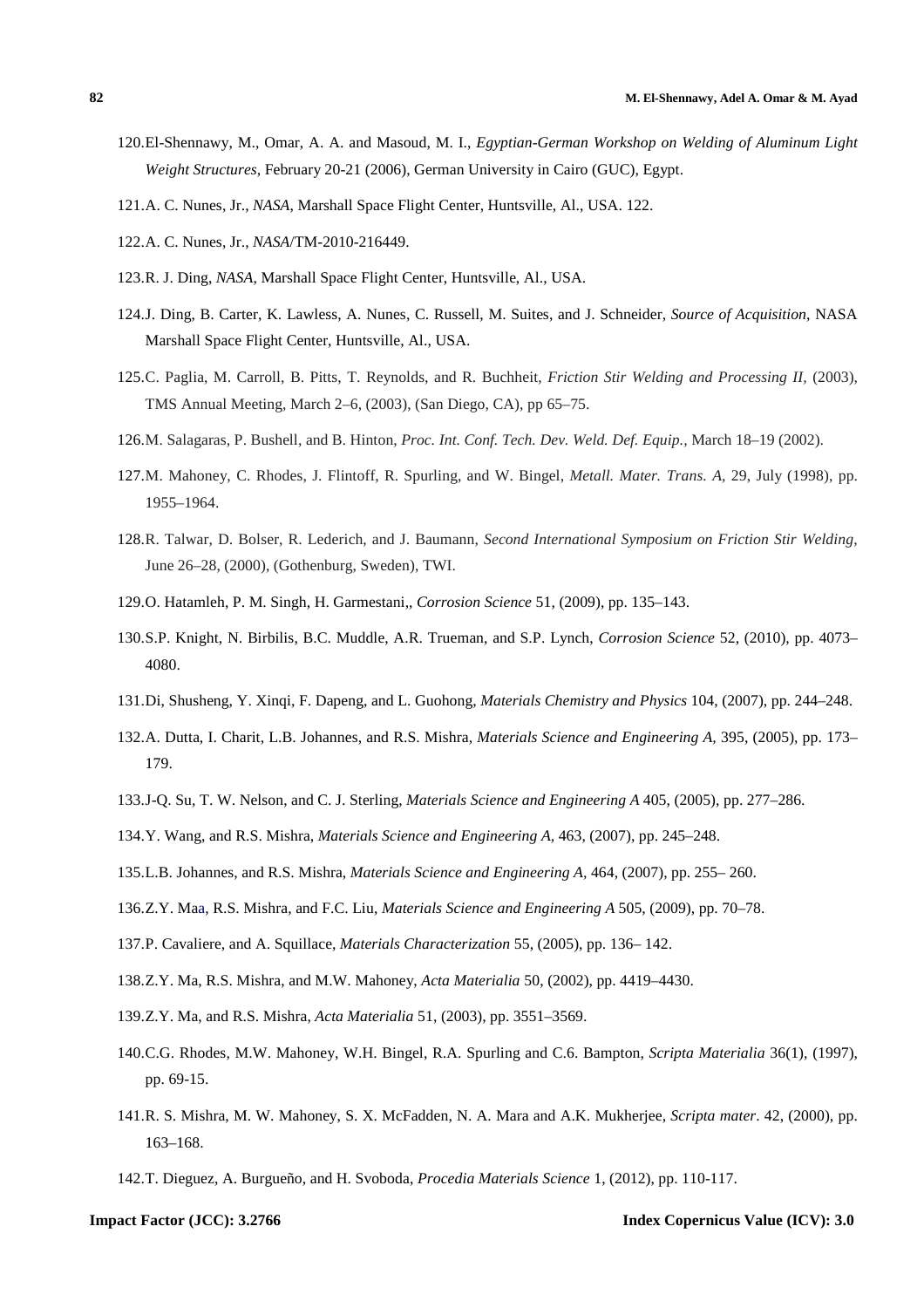143.Z. Shen, X. Yang, Z. Zhang, L. Cui, and T. Li, *Materials and Design* 44, (2013), pp. 476-486.

- 144.M. Bahrami, N. Helmi, K. Deghani, and M. K. B. Givi, *Materials Science & Engineering A* 595, (2014), pp. 173- 178.
- 145.S. D. Ji, Y. Y. Jin, Y. M. Yue, S. S. Gao, Y. X. Huang, and L. Wang, *J. Mater. Sci. Technol.* 29 (10), (2013), pp. 955-950.
- 146.M.W. Mahoney, C.G. Rhodes, J.G. Flintoff, R.A. Spurling, W.H. Bingel, *Metall. Mater. Trans. A* 29, (1998), p. 1955.
- 147.J. Ding, B. Carter, K. Lawless, A. Nunes, C. Russel, M. Suits, and J. Schneider, *Source of Acquisition*, NASA, Marshal Space, Flight Center, Huntsville, Al., USA.
- 148.E. Dalder, J. W. Pastrnak, J. Engel, R. S. Forrest, E. Kokko, K. McTernan, and D. Waldron, *Welding Journal*, April (2008), pp. 40-44.
- 149.M. W. Mahoney, C. G. Rhodes, J. G. Flintoff, R. A. Spurling and W. H. Bingel, *Metall. Mater. Trans.* 29A, (1998), pp. 1955-1964.
- 150.Y. Li, L.E. Murr, and J.C. McClure, *Mater. Sci. Eng. A* 271, (1999), p. 213.
- 151.S. H. Kazi, L. E. Murr, K. V. Jata, M. W. Mahoney, R. S. Mishra, S. L. Semiatin, and D. P. Filed (Eds.), *Friction Stir Welding and Processing*, TMS, Warrendale, PA, USA, (2001), p. 139.
- 152.R. S. Mishra, S. R. Sharma, N. A. Mara, and M. W. Mahoney, *Proceedings of the International Conference on Jointing of Advanced and Specialty Materials III*, ASM International, (2000, p. 157.
- 153.B.J. Dracup, W.J. Arbegast, in: *Proceedings of the 1999 SAE Aerospace Automated Fastening Conference & Exposition*, Memphis, TN, October 5–7, 1999.
- 154.I. Galvao, D. Verdera, D. Gesto, A. Loureiro, and D. M. Rodrigues, *Journal of Materials Processing Technology*  213, (2013), 1920-1928.
- 155.P. Cavaliere, A. De Santis, F. Panella, A. Squillace, *Materials and Design* 30, (2009), 609-616.
- 156.R. Braun, U. A. Mercado, and C. D. Donne, *Materials Forum* 28, (2004), pp. 678-684.
- 157.M. Ghosh, K. Kumar, S. V. Kailas, and A. K. Ray, *Materials and Design* 31, (2010), pp. 3033- 3037.
- 158.G. Luan, Y. Ji, and B. Jian, *The 6th international Symposium on Friction Stir Welding*, Saint- Sauveur, Nr Montereal, Canada, 10-12 Oct., (2006).
- 159.Y. Li, E. A. Trillo, and L. E. Murr, *J. Mater. Sci. Lett*. 19, (2000), p. 1047.
- 160.J. H. Ouyang, and R. Kovacevic, *J. Mater. Eng. Perform*. 11, (2002), p. 51.
- 161.L. E. Murr, R. D. Flores, O. V. Flores, J. C. McClure, G. Liu, and D. Brown, *Mater. Res*. Innovat. 1, (1998), p. 211.
- 162.A. P. Reynolds, T. U. Seidel, and M. Simonsen, *Proceedings of the First International Symposium on Friction Stir Welding*, Thousand Oaks, CA, USA, June 14-16, (1999).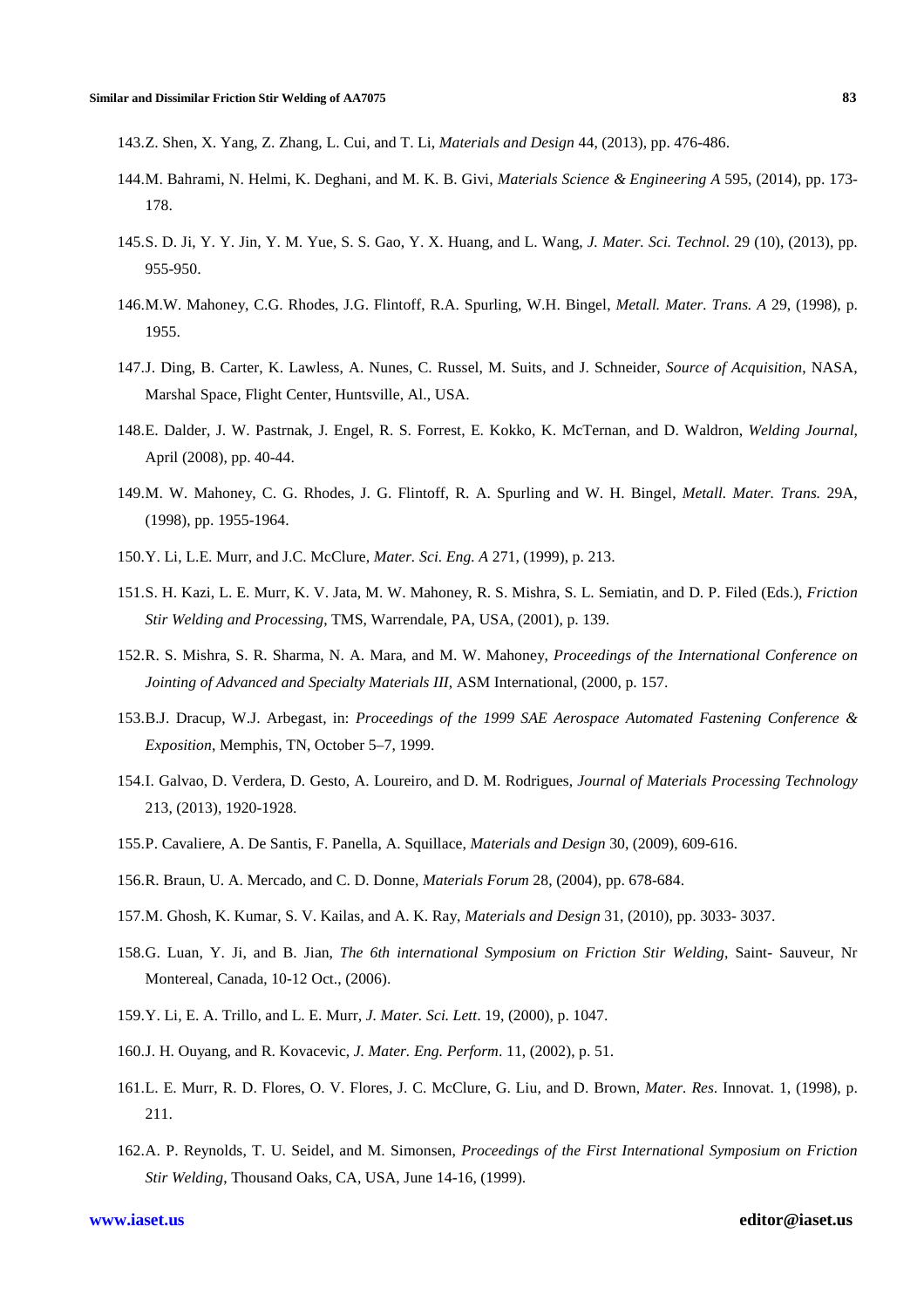163.L. E. Murr, Y. Li, E. A. Trillo, J. C. McClure, *Mater. Technol*. 15, (2000), p. 37.

- 164.L. E. Murr, Y. Li, R. D. Flores, E. A. Trillo, and J. C. McClure, *Mater. Res. Innova*t. 2, (1998), p. 150.
- 165.L. E. Murr, G. Sharma, F. Contreras, M. Guerra, S. H. Kazi, M. Siddique, R. D. Flores, D. J. Shindo, K. F. Soto, E. A. Trillo, C. Schmidt, and J. C. McClure, in: S. K. Das, J. G. Kaufman, and T. J. Lienert (Eds.), *Aluminum 2001—Proceedings of the TMS 2001 Annual Meeting Aluminum Automotive and Joining Symposia*, TMS, (2001).
- 166.H. Larsson, L. Karlsson, S. Stoltz, and E. L. Bergqvist, *Proceedings of the Second International Symposium on Friction Stir Welding*, Gothenburg, Sweden, June 26-28, (2000).
- 167.R. J. Lederich, J. A. Baumann, and P. A. Oelgoetz, in: K. V. Jata, M. W. Mahoney, R. S. Mishra, S. L. Semiatin, and D. P. Filed (Eds.), *Friction Stir Welding and Processing*, TMS, Warrendale, PA, USA, (2001), p. 71.
- 168.J. A. Wert, *Scripta Mater*. 49, (2003), p. 607.
- 169.W. B. Lee, Y. M. Yeon, and S. B. Jung, in: K.V. Jata, M.W. Mahoney, R.S. Mishra, S.L. Semiatin, and T. Lienert (Eds.), *Friction Stir Welding and Processing II*, TMS, Warrendale, PA, USA, (2003), p. 123.
- 170.S. A. Khodir and T. Shibayanagi, *Materials Science and Engineering B* 148, (2008), pp. 82-87.
- 171.P. Cavaliere, R. Nobile, F. W. Panella, and A. Squillace, *Int. Jl. Machine Tools & Manufact.* 46, (2006), pp. 588- 594.
- 172.P. Cavaliere and F. Panella, *Journal of Materials Processing Technology* 206, (2008), pp. 249- 255.
- 173.Y. Song, X. Yang, L. Cui, X. Hou, Z. Shen, and Y. Xu, *Materials and Design* 55, (2014), pp. 9- 18.
- 174.L. Dubourg, A. Merati, and M. Jahazi, *Materials and Design* 31, (2010), pp. 3324-3330.
- 175.S. A. Khodir and T. Shibayanagi, *Materials Transactions* 48 (7), (2007), pp. 1928-1937.
- 176.S. A. Khodir and T. Shibayanagi, *Transactions JWRI* 36 (1), (2007), pp. 27-40.
- 177.L. Cederqvist and A. P. Reynolds, *Welding Journal*, Dec. (2001), welding research supplement, pp. 281s-287s.
- 178.A. A. M. da Silva, E. Arruti, G. Janeiro, E. Aldanondo, P. Alvarez, and A. Echeverria, *Materials and Design* 32, (2011), pp. 2021-2027.
- 179.F. Baratzadeh, C.A., Widener, H.M. Lankarani, and D.A. Burford, *Journal of ASTM International* 9 (5), (2012).
- 180.H. Jung, R. Bell and X. Wang, *12th International Conference on Fracture*, (2009), ICF-12, 1, pp. 425-436.
- 181.A. Yahata, H. Kikukawa, *Technical Paper Society of Manufacturing Engineers*, (2004), pp. 193-202.
- 182.P. Cavaliere, E. Cerri, and A. Squillace, *Journal of Materials Science* 40, (2005), pp. 3669- 3676.
- 183.J. A. Baumann, R. J. Lederich, D. R. Bolser, and R. Talwar, *Friction stir welding and processing II*, Warrendale, PA: *The Minerals, Metals & Materials Society*; March (2003).
- 184.P. Cavaliere, E. Cerri, and A. Squillace, *Journal of Materials Science,* (2005), 40(14), pp. 3669- 76, http://dx.doi.org/10.1007/s10853-005-0474-5.